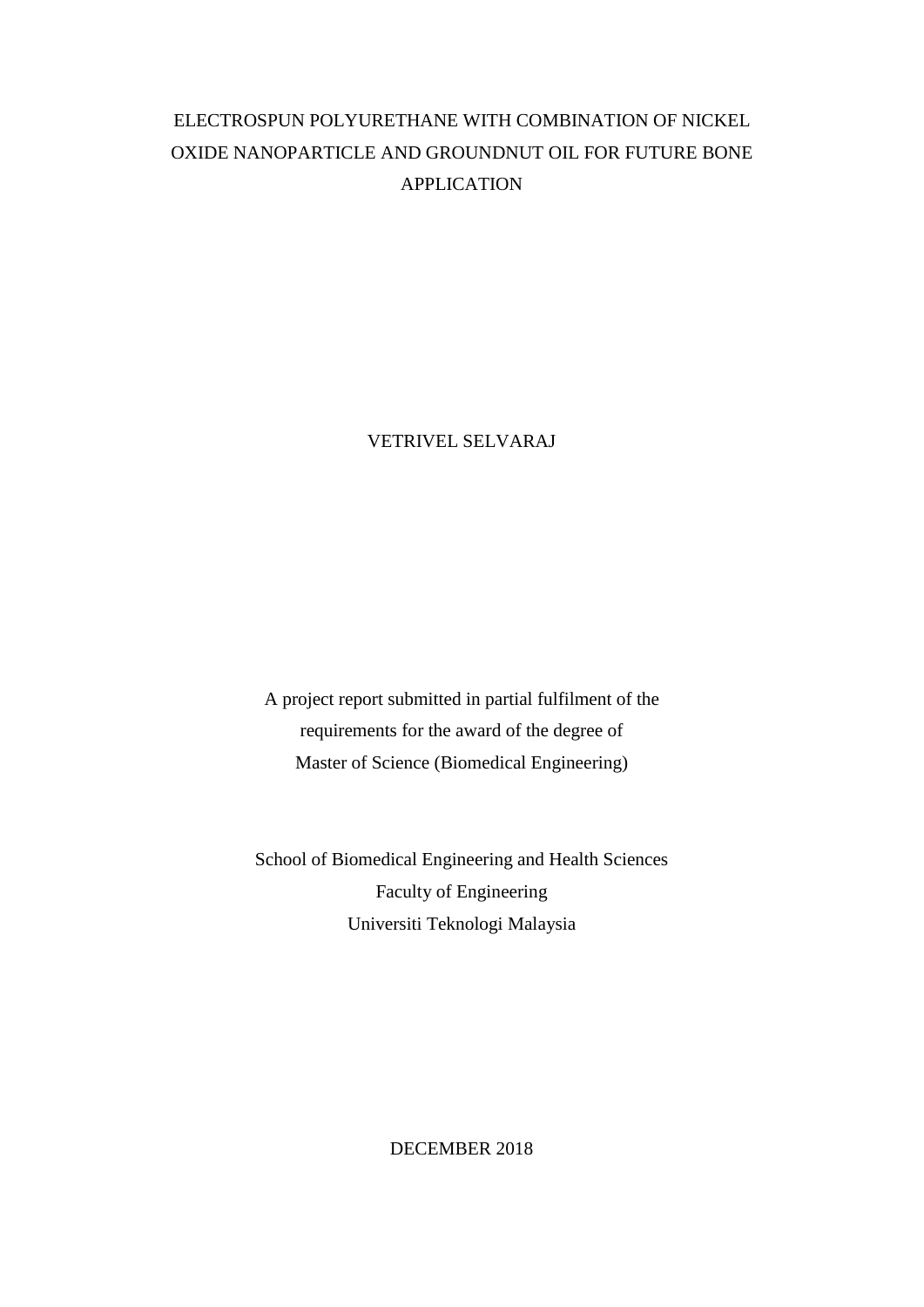## **DEDICATION**

<span id="page-1-0"></span>This thesis is dedicated to my mother, who taught me that the best kind of knowledge to have is that which is learned for its own sake. It is also dedicated to my best friend Hasvin, who taught me that even the largest task can be accomplished if it is done one step at a time.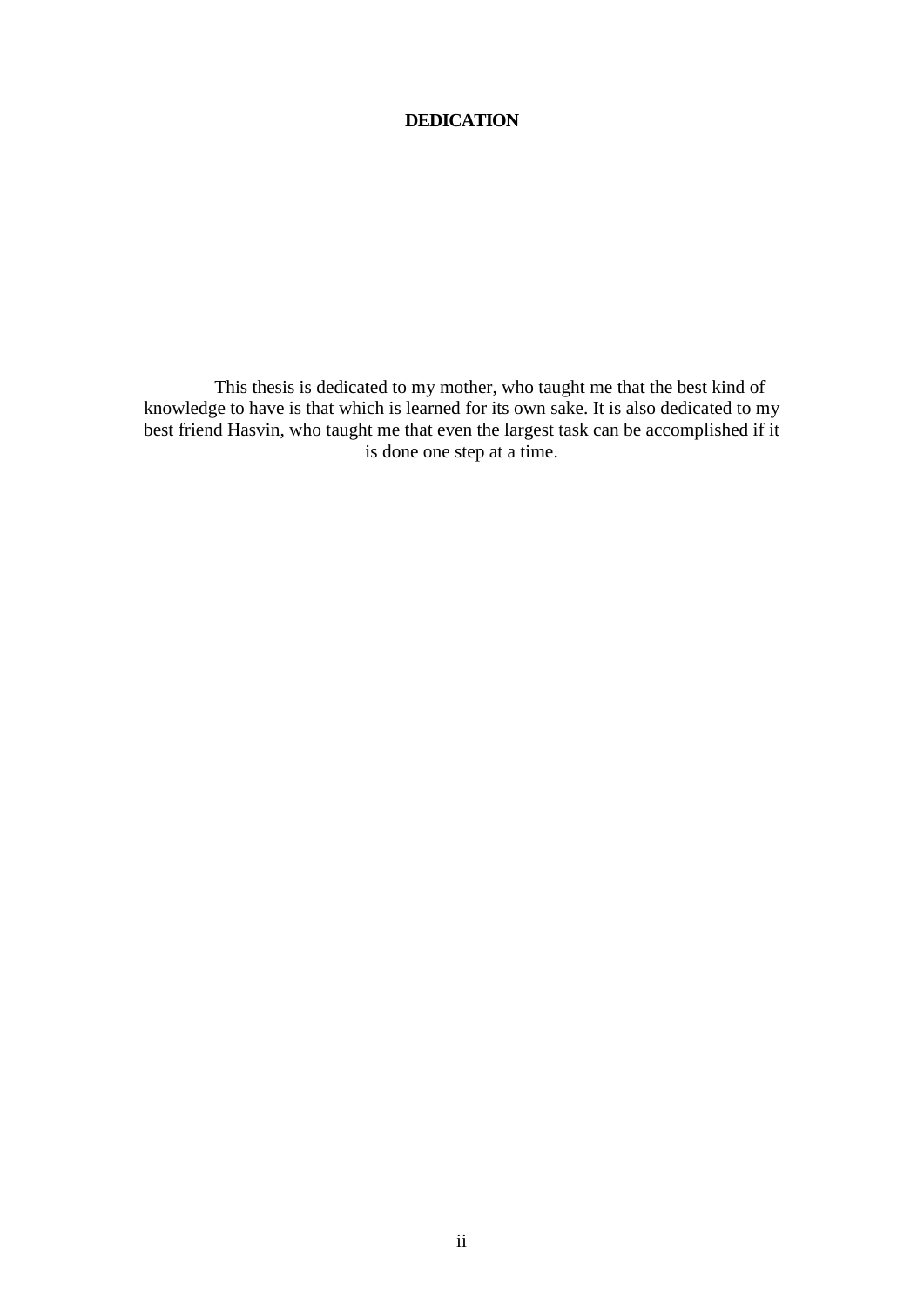#### **ACKNOWLEDGEMENT**

<span id="page-2-0"></span>In preparing this thesis, I was in contact with many people, researchers, academicians, and practitioners. They have contributed towards my understanding and thoughts. In particular, I wish to express my sincere appreciation to my main thesis supervisor, Dr.Saravana Kumar Jaganathan, for encouragement, guidance, critics and friendship. Without his continued support and interest, this thesis would not have been the same as presented here.

I am also indebted to Universiti Teknologi Malaysia (UTM) for supporting me throughout my project work and their assistance in supplying the relevant literatures.

My fellow postgraduate student should also be recognised for their support. My sincere appreciation also extends to all my colleagues and others who have provided assistance at various occasions. Their views and tips are useful indeed. Unfortunately, it is not possible to list all of them in this limited space.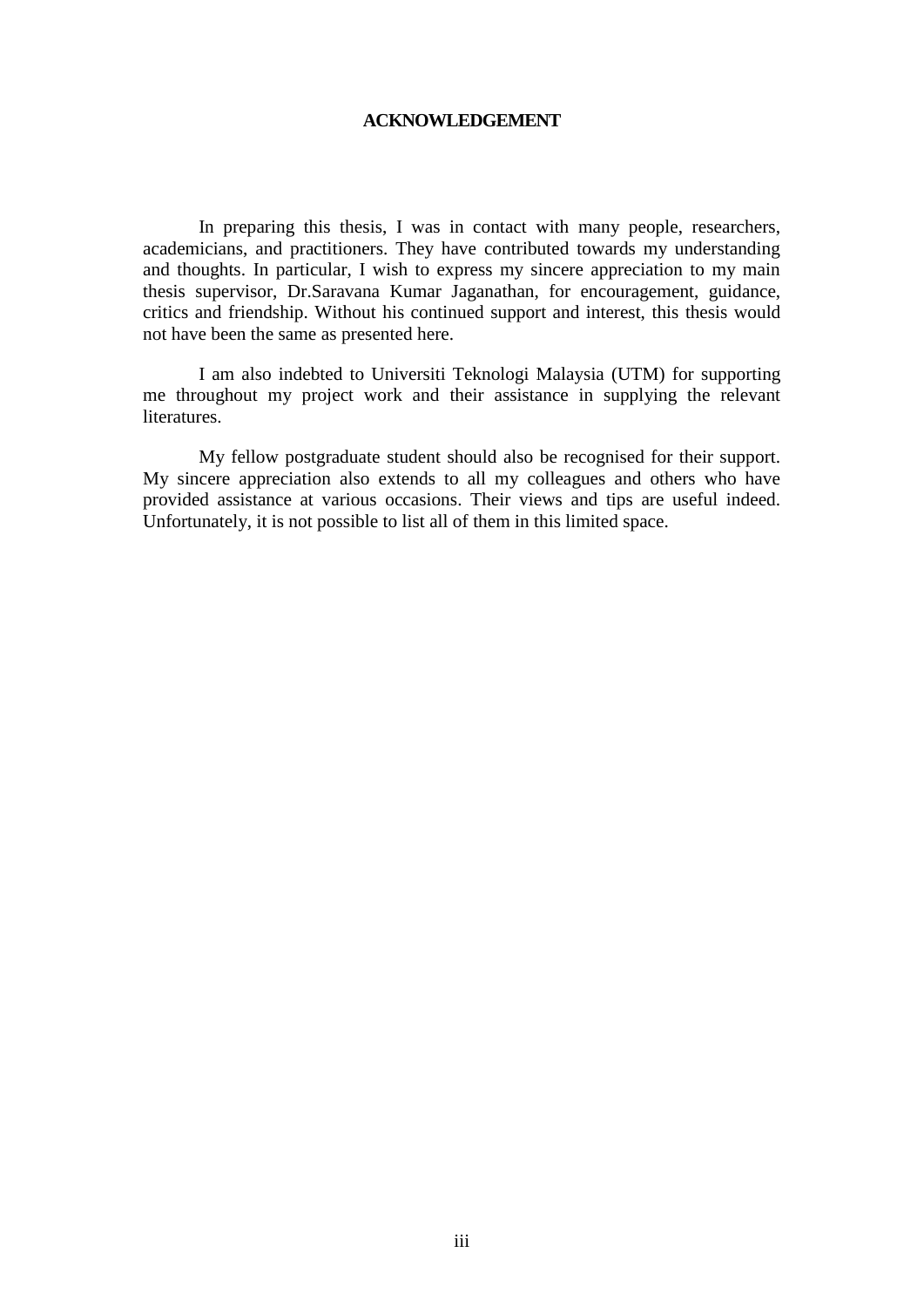#### **ABSTRACT**

<span id="page-3-0"></span>The main challenge in bone tissue engineering is to fabricate a synthetic bone scaffold with mimicking the native extracellular matrix (ECM) structure of the human bone. Recently, the nanofibrous scaffold holds a great potential in the tissue engineering applications because of their structure resembling the original properties of ECM. This research is focussed to fabricate a synthetic scaffold based on polyurethane (PU) incorporated with ground nut oil (GO) and nickel oxide (NiO). Nickel oxide nanoparticles were synthesized using plant extract using *Plectranthus amboinicus* (PA) with 60% and 100% concentration. The synthesized nanoparticles using green extract showed particle size in the range of 800-960nm respectively. Particles with reduced particle diameter produced using 100% extract was used to fabricate the scaffolds. The electrospun membranes were characterized using FE-SEM, FTIR, and contact angle measurements, XRD, TGA and AFM. Further, the bone mineralisation test was carried out to examine minerals formation along with the amount of mineral particles deposition in the electrospun membranes. The fabricated nanocomposites showed reduced fiber diameter of 327nm than the pristine PU of 616nm. The presence of NiO nanoparticles were evident through FTIR analysis by hydrogen bond formation. Further, XRD analysis confirmed the existence of NiO in the polyurethane matrix by exhibiting various crystal planes. The contact angle measurements depicted that the contact angle of PU/NiO/GO was within the optimum range suitable for improved cell adhesion and proliferation. The addition of NiO and GO improved the thermal behaviour of the pure PU explained in the thermal study. Further, the AFM analysis showed the fabricated composites showed smooth surfaces compared to the pure PU with a remarkable difference in surface roughness. Bone mineralisation testing depicted the improved deposition of calcium in the developed composites than the pristine PU which is corroborated with SEM images and EDX analysis. Hence, the fabricated nanocomposites with improved physico-chemical and mineral deposition might be used as potential candidate for bone application.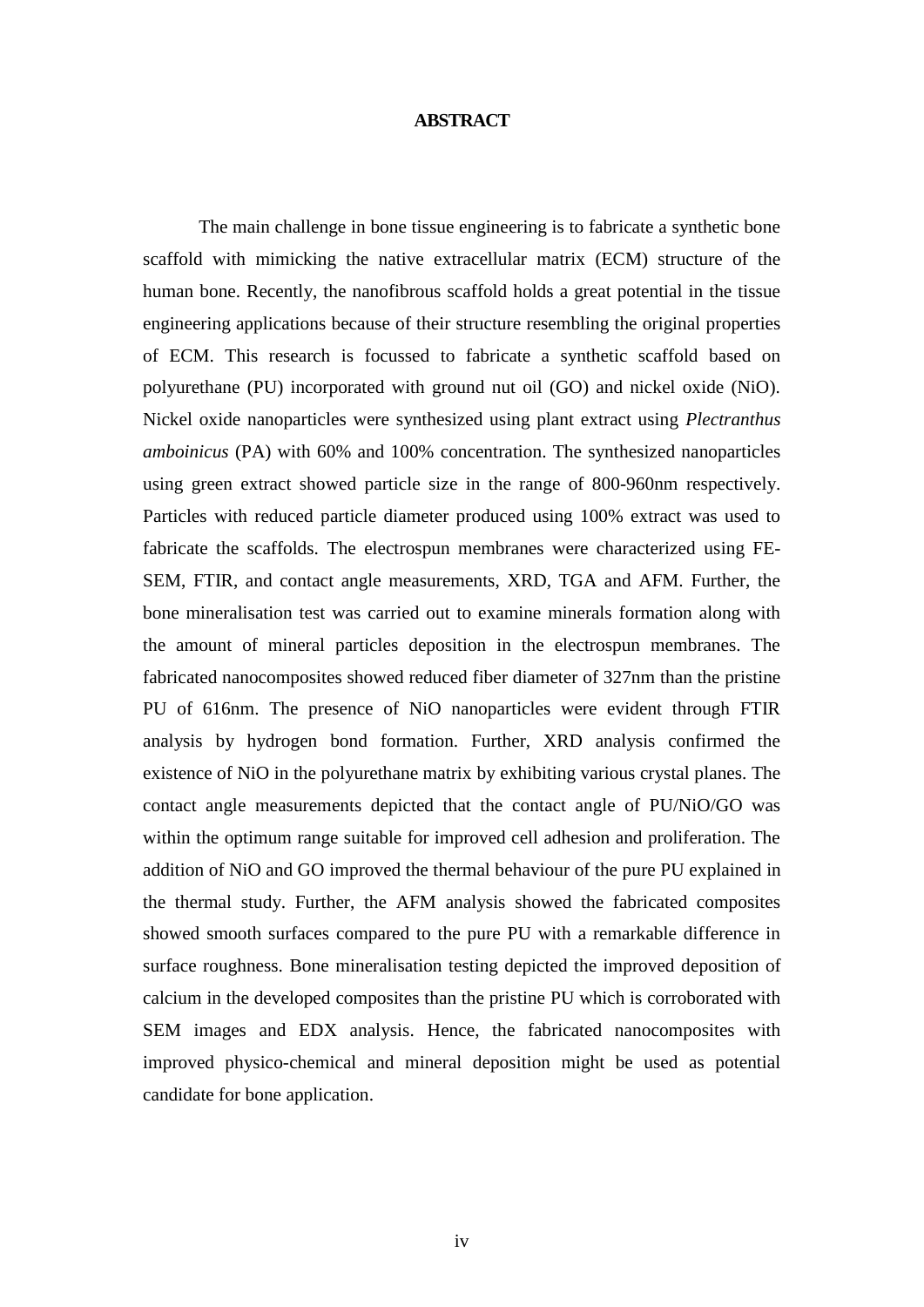#### **ABSTRAK**

<span id="page-4-0"></span>Cabaran utama dalam kejuruteraan tisu tulang adalah membuat tiruan tulang sintetik dengan meniru struktur matriks ekstraselular asli (ECM) tulang manusia. Baru-baru ini, perancah nanofibrous memegang potensi besar dalam aplikasi kejuruteraan tisu kerana strukturnya menyerupai sifat asli ECM. Kajian ini bertujuan untuk mengarang perancah sintetik berdasarkan poliuretana (PU) yang digabungkan dengan minyak kacang tanah (GO) dan nikel oksida (NiO). Nanopartikel nikel oksida telah disintesis menggunakan ekstrak tumbuhan menggunakan *Plectranthus amboinicus* (PA) dengan kepekatan 60% dan 100%. Nanopartikel yang disintesis menggunakan ekstrak hijau menunjukkan saiz zarah dalam lingkungan 800-920nm masing-masing. Zarah dengan diameter yang dikurangkan yang dihasilkan menggunakan ekstrak 100% digunakan untuk mengarang perancah. Membran elektrospun dicirikan menggunakan FE-SEM, FTIR, pengukuran sudut sentuhan, XRD, TGA dan AFM. Selanjutnya, ujian penggenangan tulang dilakukan untuk meneliti pembentukan mineral dan jumlah pemendapan zarah mineral dalam membran electrospun. Nanocomposites fabricated menunjukkan diameter serat yang dikurangkan 327nm daripada PU murni 616nm. Kehadiran nanopartikel PA dan NiO terbukti melalui analisis FTIR oleh pembentukan ikatan hidrogen. Tambahan lagi, analisis XRD mengesahkan kewujudan NiO dalam matriks poliuretana dengan mempamerkan pelbagai pesawat kristal. Pengukuran sudut sentuhan menggambarkan bahawa sudut hubungan PU/NiO/ GO adalah dalam julat optimum sesuai untuk lekatan dan pembiakan sel yang lebih baik. Penambahan NiO dan GO meningkatkan tingkah laku haba PU tulen yang dijelaskan dalam kajian termal. Tambahan lagi, analisis AFM menunjukkan komposit fabrikasi menunjukkan permukaan licin berbanding PU tulen dengan perbezaan yang ketara dalam kekasaran permukaan. Ujian mineralisasi tulang menggambarkan pemendapan kalsium yang lebih baik dalam komposit yang dibangunkan daripada PU murni yang disokong dengan imej SEM dan analisis EDX. Oleh itu, nanocomposites yang dibuat dengan pemendapan fiziko-kimia dan mineral yang lebih baik mungkin digunakan sebagai calon yang berpotensi untuk aplikasi tulang.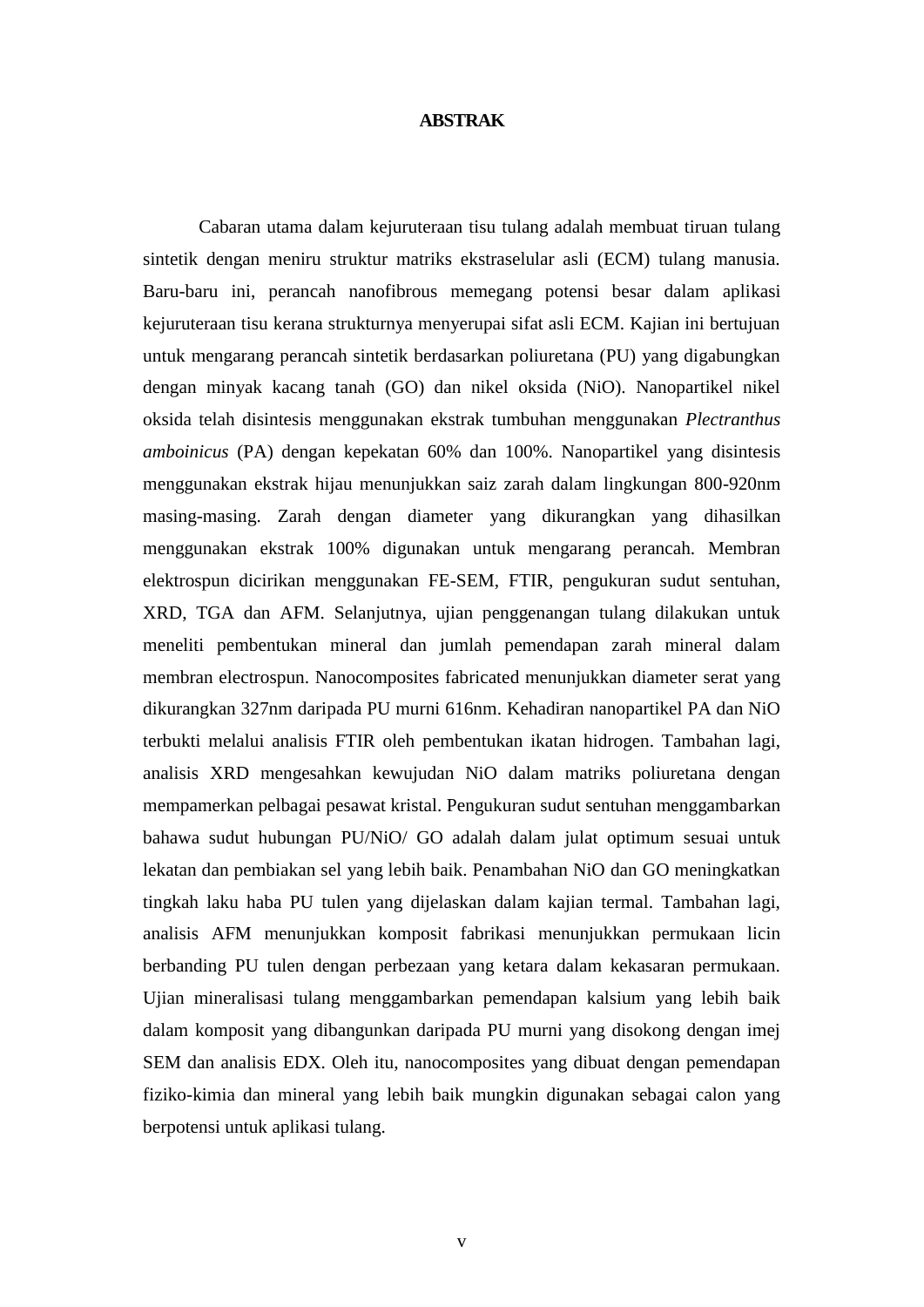## **TABLE OF CONTENTS**

<span id="page-5-0"></span>

|                  | <b>DECLARATION</b>                                     |                                                                       |                |
|------------------|--------------------------------------------------------|-----------------------------------------------------------------------|----------------|
|                  | <b>DEDICATION</b>                                      |                                                                       |                |
|                  | <b>ACKNOWLEDGEMENT</b>                                 |                                                                       |                |
|                  |                                                        | <b>ABSTRACT</b>                                                       | iv             |
|                  | <b>ABSTRAK</b>                                         |                                                                       |                |
|                  | <b>TABLE OF CONTENTS</b>                               |                                                                       |                |
|                  | <b>LIST OF TABLES</b>                                  |                                                                       |                |
|                  | <b>LIST OF FIGURES</b>                                 |                                                                       |                |
|                  | <b>LIST OF ABBREVIATIONS</b><br><b>LIST OF SYMBOLS</b> |                                                                       |                |
|                  |                                                        |                                                                       |                |
|                  |                                                        | <b>LIST OF APPENDICES</b>                                             | xiii           |
|                  |                                                        |                                                                       |                |
| <b>CHAPTER 1</b> |                                                        | <b>INTRODUCTION</b>                                                   | $\mathbf{1}$   |
|                  | 1.1                                                    | Research background                                                   | $\mathbf{1}$   |
|                  | 1.2                                                    | <b>Problem Statement</b>                                              | $\overline{4}$ |
|                  | 1.3                                                    | <b>Research Objectives</b>                                            | 6              |
|                  | 1.4<br>Scope of the Study                              |                                                                       | 6              |
|                  | Significance of the Study<br>1.5                       |                                                                       | $\overline{7}$ |
|                  | 1.6                                                    | <b>Thesis Outline</b>                                                 | 8              |
| <b>CHAPTER 2</b> |                                                        | <b>LITERATURE REVIEW</b>                                              | 9              |
|                  | 2.1                                                    | Bone                                                                  | 9              |
|                  | 2.2                                                    | <b>Green Synthesis of Nanoparticles</b>                               | 10             |
|                  | 2.3                                                    | Electrospinning Technique for Scaffold Fabrication                    | 14             |
|                  | 2.4                                                    | Scaffolds<br>Incorporated<br>with<br>Nickel<br>oxide<br>Nanoparticles | 18             |
|                  | 2.5                                                    | Groundnut Oil                                                         | 21             |
|                  | 2.6                                                    | Mechanism of Bone Formation                                           | 22             |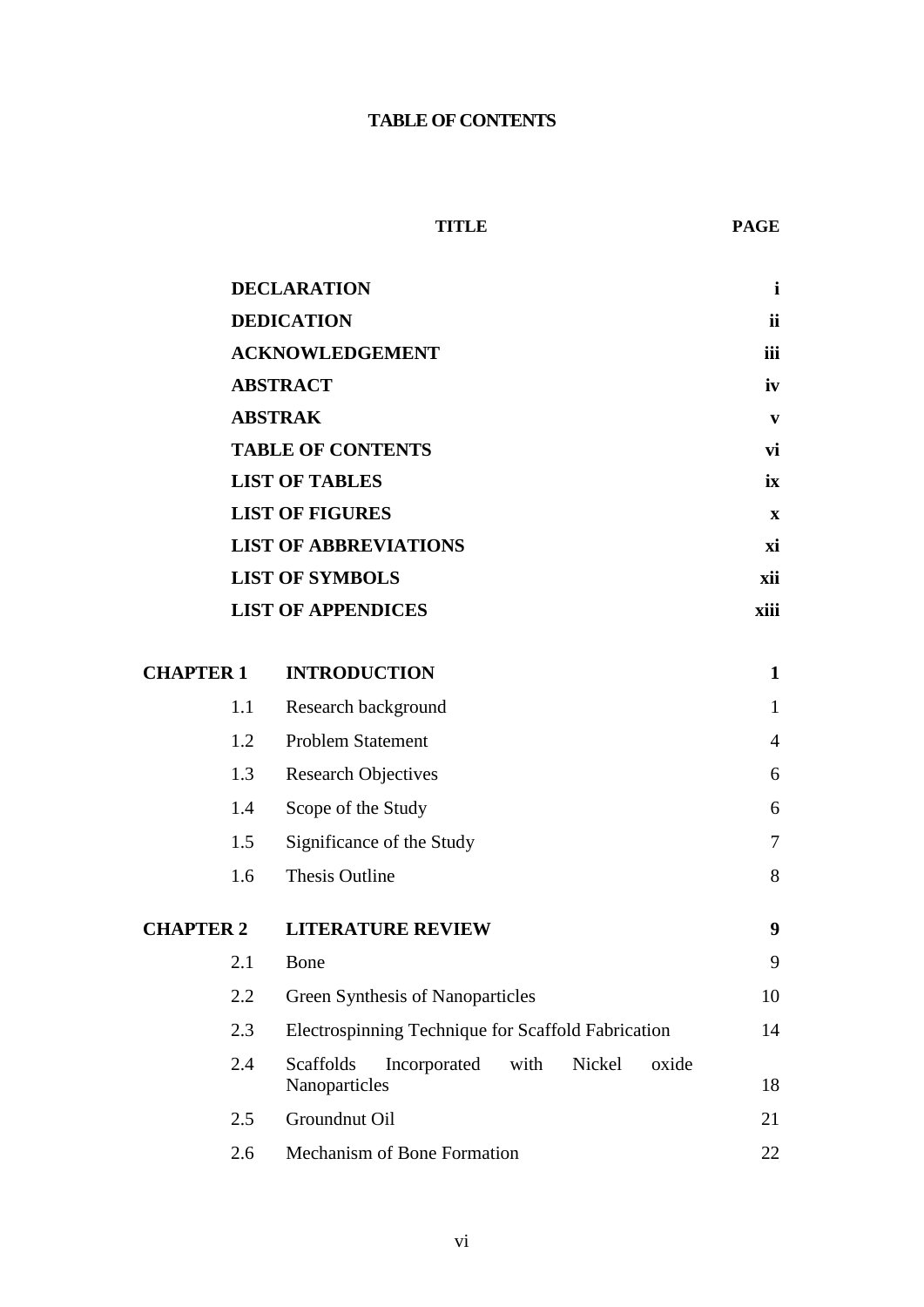| <b>CHAPTER 3</b> | <b>RESEARCH METHODOLOGY</b>                                     | 25 |
|------------------|-----------------------------------------------------------------|----|
| 3.1              | Introduction                                                    | 25 |
| 3.2              | <b>Synthesis of NiO Nanoparticles</b>                           |    |
|                  | <b>Green Extract Preparation</b><br>3.2.1                       | 26 |
|                  | <b>Synthesis of Nickel Oxide Nanoparticles</b><br>3.2.2         | 27 |
|                  | <b>Characterization of Synthesized Nanoparticles</b><br>3.2.3   | 27 |
| 3.3              | of Scaffold Using Electrospinning<br>Fabrication<br>Technique   | 28 |
|                  | 3.3.1<br>Materials                                              | 28 |
|                  | 3.3.2<br>Preparation of PU/NiO/GO Scaffold                      | 28 |
| 3.4              | <b>Characterization Techniques</b>                              | 29 |
|                  | Scanning Electron Microscopy (SEM)<br>3.4.1                     | 29 |
|                  | Atomic Force Microscopy (AFM)<br>3.4.2                          | 30 |
|                  | X-Ray Diffraction Analysis<br>3.4.3                             | 30 |
|                  | <b>Fourier Transform Infrared Spectroscopy</b><br>3.4.4         | 30 |
|                  | 3.4.5<br><b>Contact Angle Measurements</b>                      | 31 |
|                  | 3.4.6<br>Thermogravimetric Analysis (TGA)                       | 31 |
| 3.5              | <b>Apatite Formation</b>                                        | 32 |
| <b>CHAPTER 4</b> | <b>RESULTS AND DISCUSSION</b>                                   | 33 |
| 4.1              | Introduction                                                    | 33 |
| 4.2              | NiO Nanoparticle Synthesis                                      | 33 |
|                  | Morphology of NiO Nanoparticles<br>4.2.1                        | 33 |
|                  | 4.2.2 UV-Vis Analysis                                           | 35 |
| 4.3              | <b>Characterization of Developed Scaffolds</b>                  | 35 |
|                  | Surface Morphology of the Scaffold<br>4.3.1                     | 35 |
|                  | 4.3.2<br><b>EDX</b> Analysis                                    | 38 |
|                  | 4.3.3<br><b>ATR-FTIR Analysis</b>                               | 38 |
|                  | 4.3.4<br><b>XRD</b> Analysis                                    | 39 |
|                  | 4.3.5<br>Contact Angle MeasurementsError! Bookmark not defined. |    |
|                  | 4.3.6<br>Atomic Force Microscopy (AFM)                          | 42 |
|                  | 4.3.7<br>Thermogravimetric Analysis (TGA)                       | 43 |
| 4.4              | Apatite Formation of the Scaffold                               | 44 |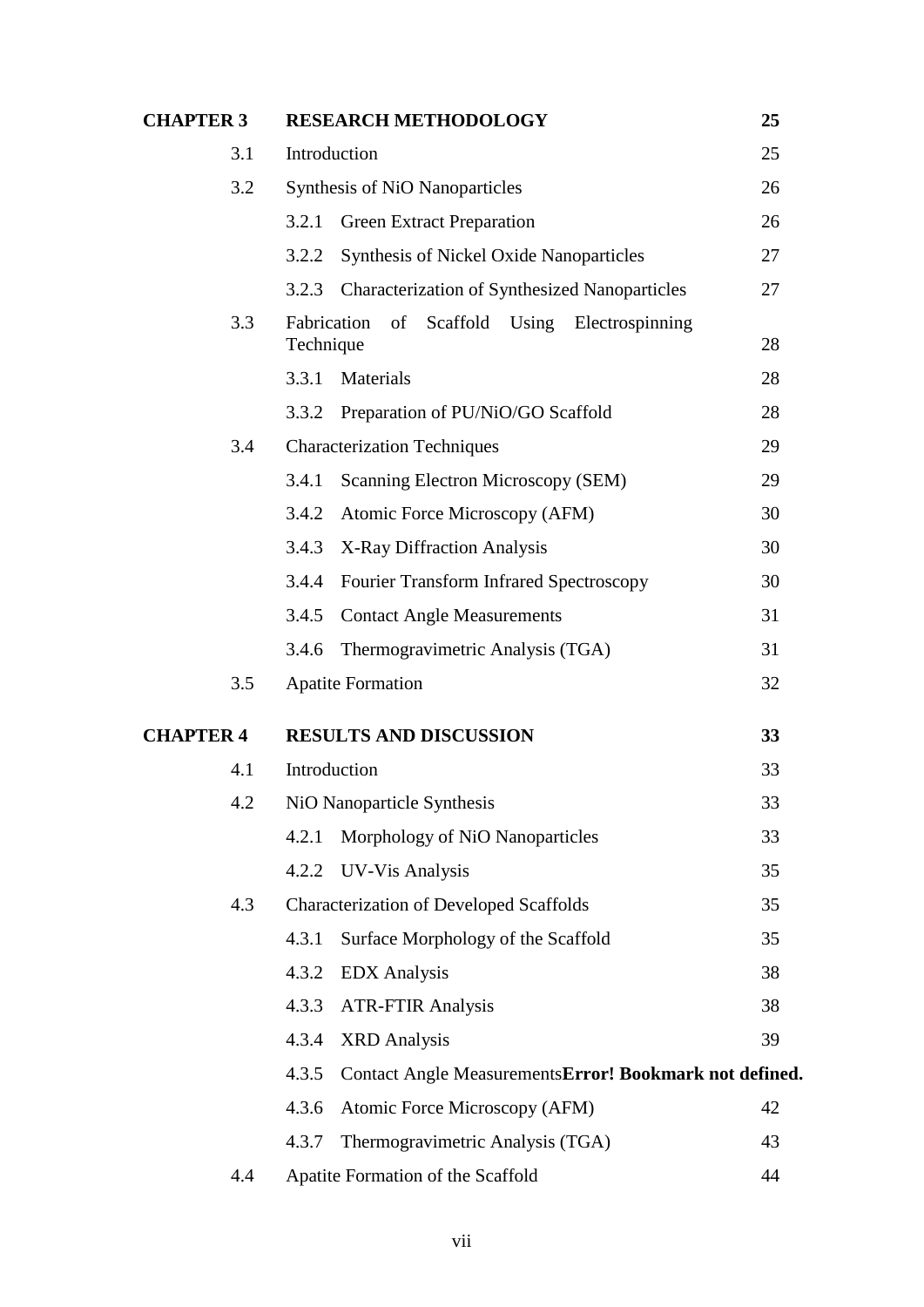| 4.5               | Summary                                         | 46 |
|-------------------|-------------------------------------------------|----|
|                   | <b>CHAPTER 5 CONCLUSION AND RECOMMENDATIONS</b> | 47 |
| 5.1               | Conclusion                                      | 47 |
| 5.2               | Recommendations                                 | 47 |
| <b>REFERENCES</b> |                                                 | 48 |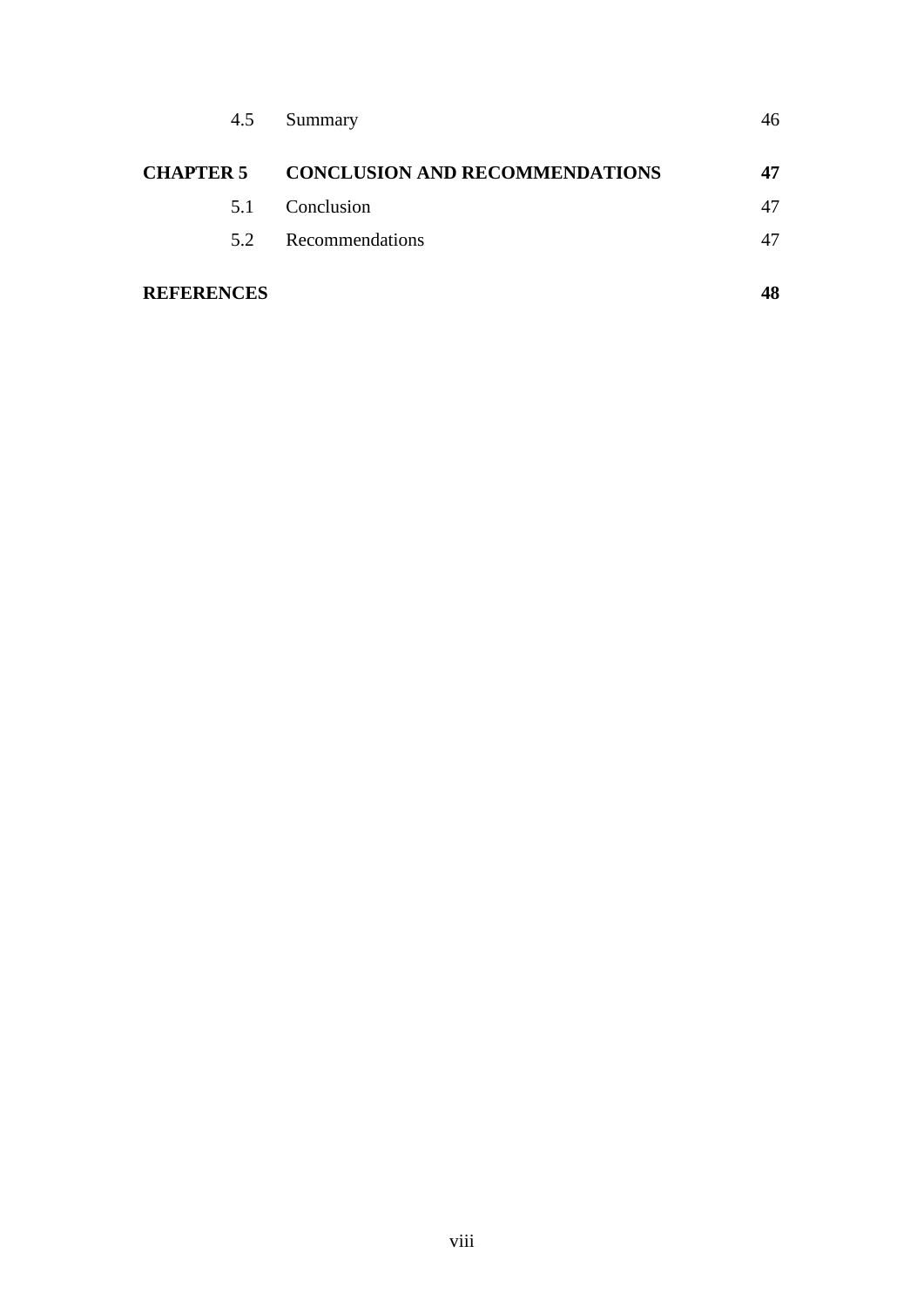## **LIST OF TABLES**

<span id="page-8-0"></span>

| <b>TABLE NO.</b> | TITLE.                                         | <b>PAGE</b> |
|------------------|------------------------------------------------|-------------|
| Table 4.1        | Elemental analysis of the scaffold             | 34          |
| Table 4.2        | Weight loss peaks of the electrospun membranes | 44          |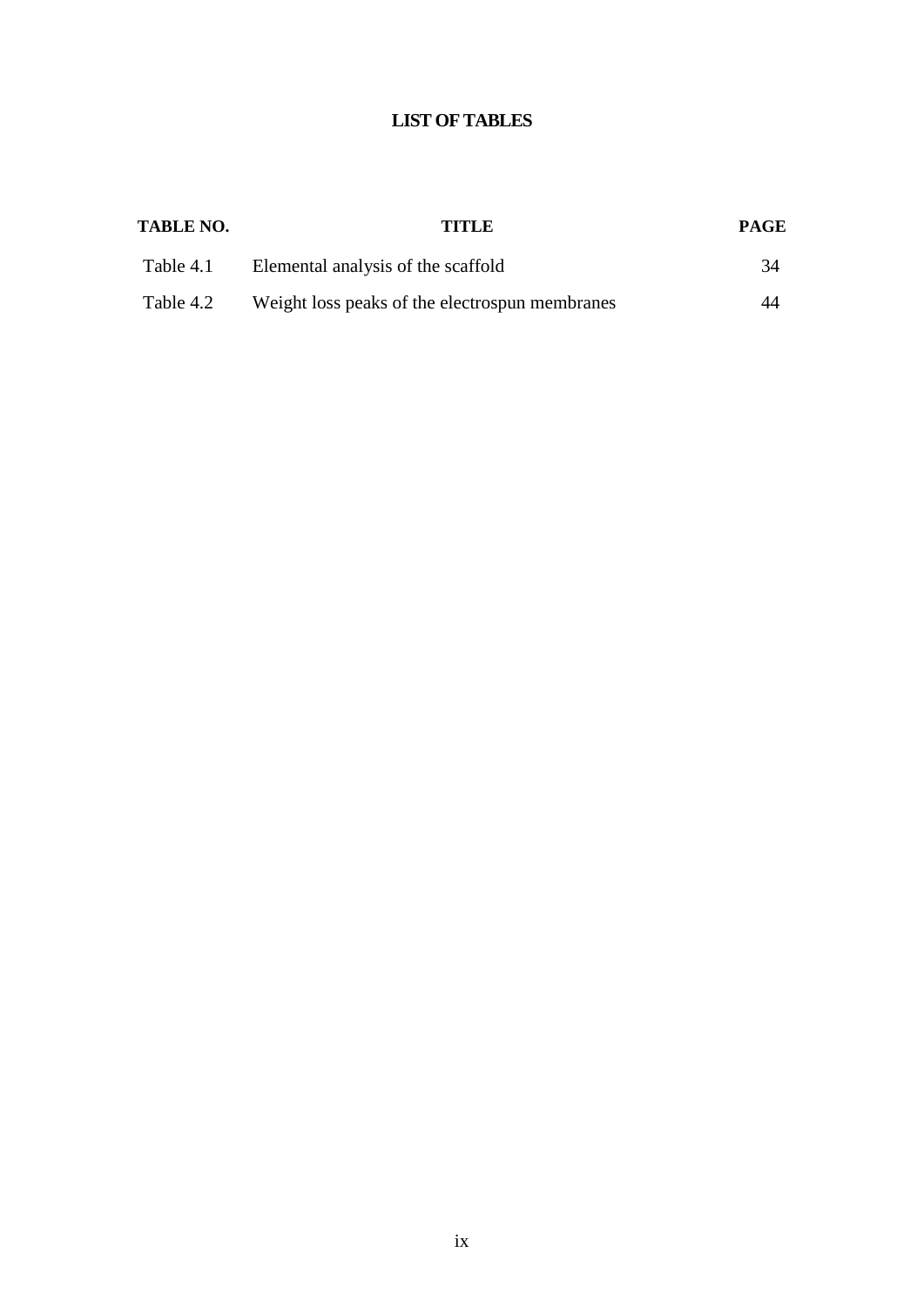## **LIST OF FIGURES**

<span id="page-9-0"></span>

| <b>FIGURE NO.</b> | <b>TITLE</b>                                       | <b>PAGE</b> |
|-------------------|----------------------------------------------------|-------------|
| Figure 2.1        | Hierarchical structure of bone                     | 9           |
| Figure 2.2        | Schematic diagram of electrospinning setup         | 15          |
| Figure 2.3        | Natural osteoblast-mediated bone mineralization    | 24          |
| Figure 3.1        | Overview of the research                           | 25          |
| Figure 3.2        | Fresh leaves of <i>Plectranthus amboinicus</i>     | 26          |
| Figure 3.3        | Electrospinning setup                              | 28          |
| Figure 4.1        | SEM images of NiO nanoparticles                    | 34          |
| Figure 4.2        | EDX spectrum of NiO nanoparticles                  | 34          |
| Figure 4.3        | SEM images of the developed scaffolds              | 37          |
| Figure 4.4        | Fiber diameter distribution of the scaffolds       | 37          |
| Figure 4.5        | FTIR spectra of the scaffolds                      | 39          |
| Figure 4.6        | XRD spectrum of the developed scaffolds            | 40          |
| Figure 4.7        | Representative images of contact angles            | 41          |
| Figure 4.8        | AFM images of the developed scaffolds              | 42          |
| Figure 4.9        | TGA curve of PU, PU/NiO and PU/NiO/GO scaffolds    | 43          |
| Figure 4.10       | DTG curve for the fabricated scaffolds             | 44          |
| Figure 4.11       | SEM image of the mineralized composite scaffold    | 45          |
| Figure 4.12       | EDX analysis of the mineralized composite scaffold | 45          |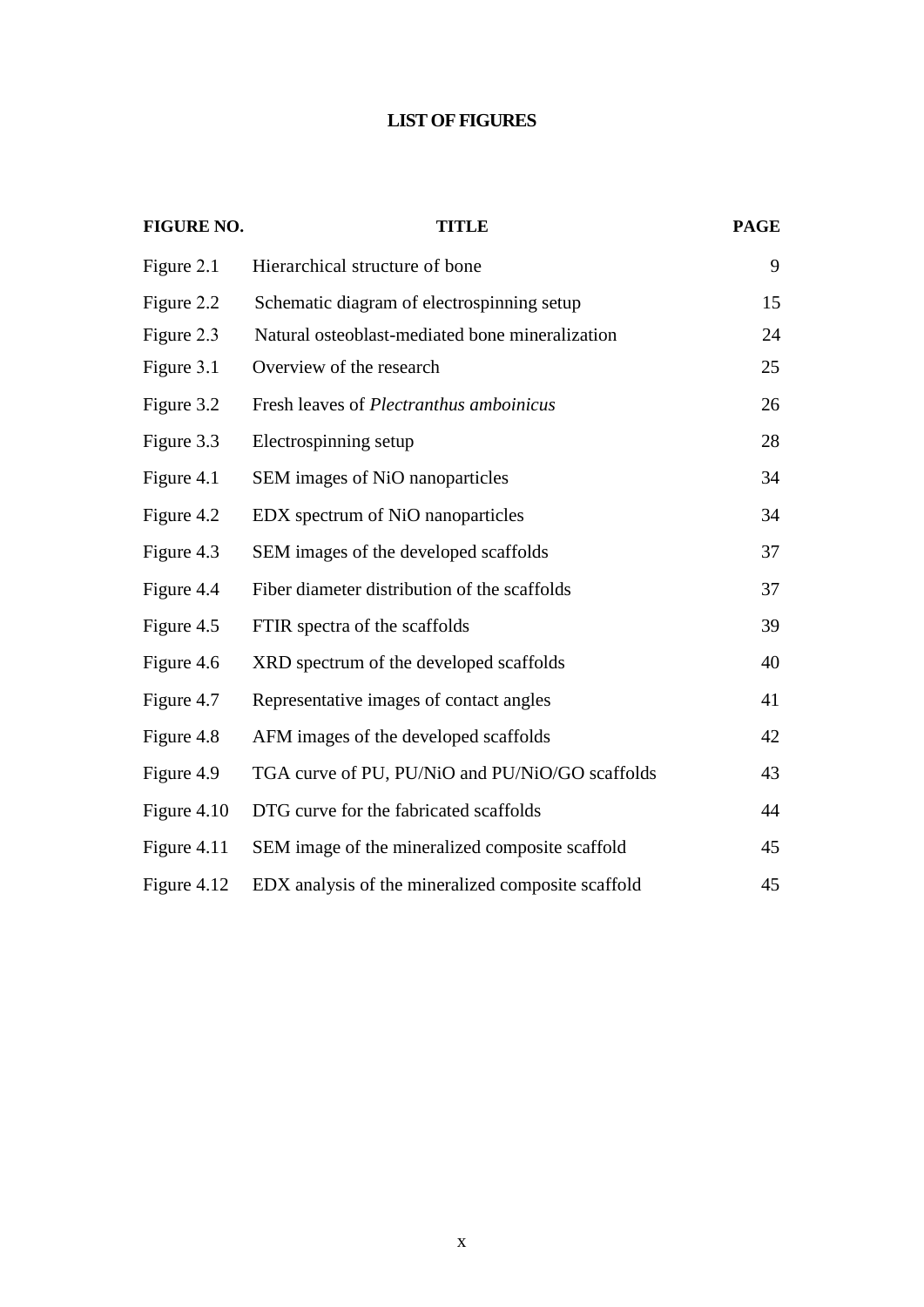## **LIST OF ABBREVIATIONS**

<span id="page-10-0"></span>

| <b>AFM</b>       | <b>Atomic Force Microscopy</b>                     |
|------------------|----------------------------------------------------|
| DMF              | Dimethylformamide                                  |
| <b>DTG</b>       | Derivative Thermogravimetry                        |
| <b>ECM</b>       | Extracellular Matrix                               |
| EDX              | Energy Dispersive X-ray Analysis                   |
| FE-SEM           | <b>Field Emission Scanning Electron Microscope</b> |
| <b>FTIR</b>      | Fourier Transform Infrared                         |
| GO               | Groundnut Oil                                      |
| N <sub>P</sub>   | Nanoparticle                                       |
| PA               | Plectranthus amboinicus                            |
| PU               | Polyurethane                                       |
| N <sub>i</sub> O | Nickel Oxide                                       |
| <b>SBF</b>       | Simulated Body Fluid                               |
| TGA              | Thermogravimetric Analysis                         |
| <b>THF</b>       | Tetrahydrofuran                                    |
| XRD              | X-Ray Diffraction Analysis                         |
|                  |                                                    |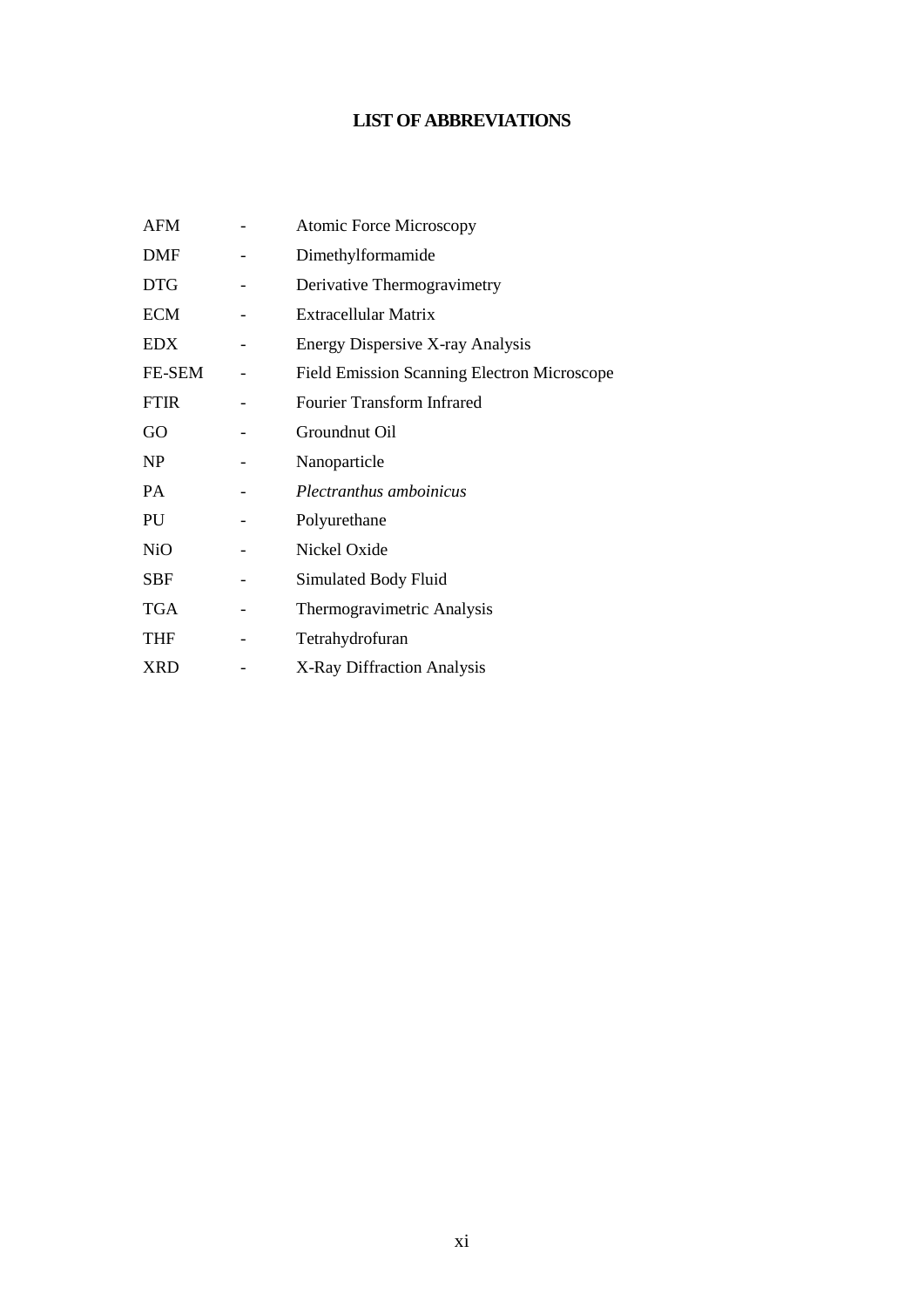## **LIST OF SYMBOLS**

<span id="page-11-0"></span>

| cт      | Centimeter |
|---------|------------|
| μm      | Micrometer |
| $\mu$ g | Microgram  |
| $\mu$   | Microlitre |
| GHz     | Gigahertz  |
| mg      | Milligram  |
| mm      | Millimeter |
| nm      | Nanometer  |
|         |            |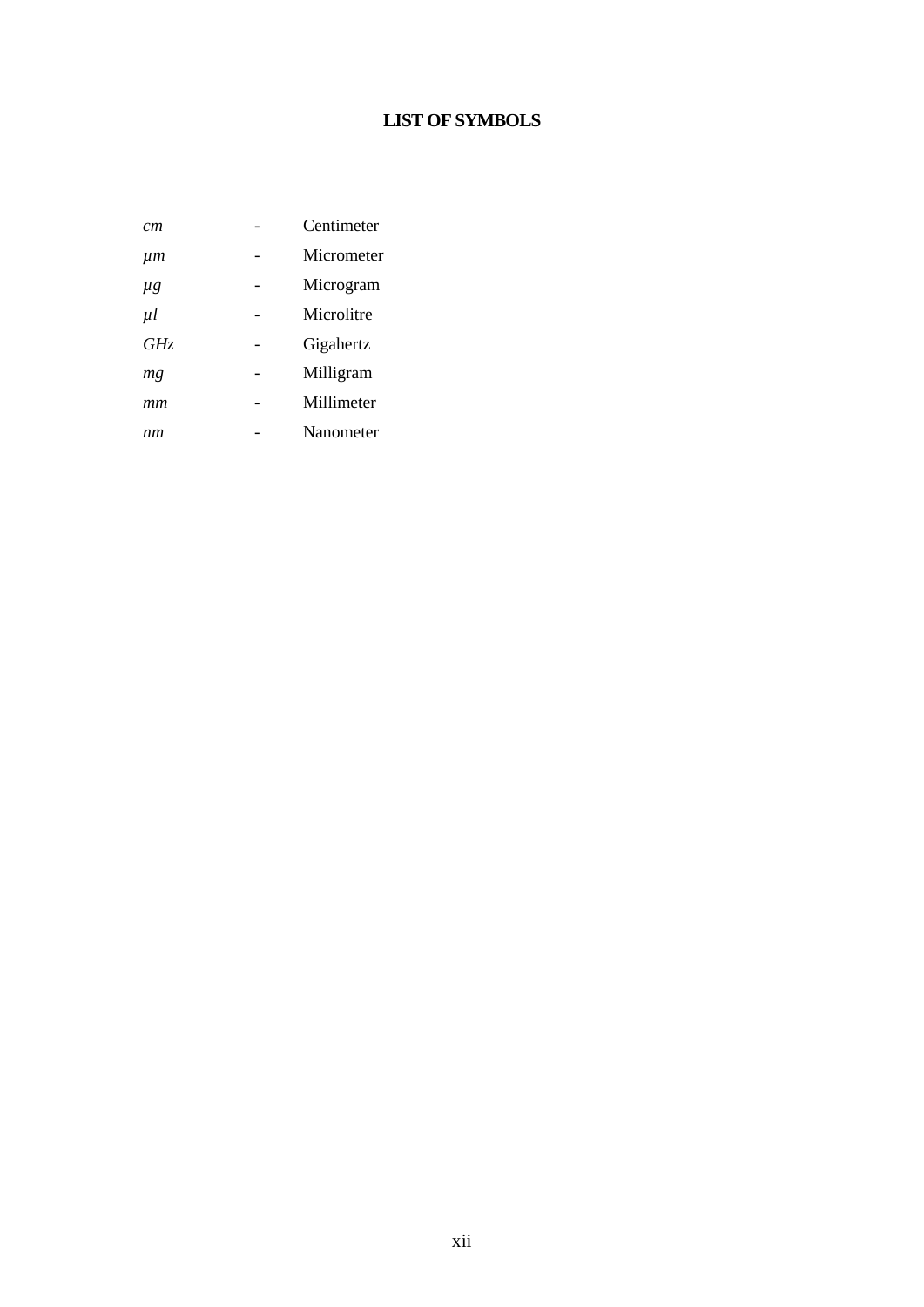## **LIST OF APPENDICES**

### <span id="page-12-0"></span>**APPENDIX TITLE PAGE**

Appendix A UV-VIS analysis of the synthesized NiO nanoparticles 58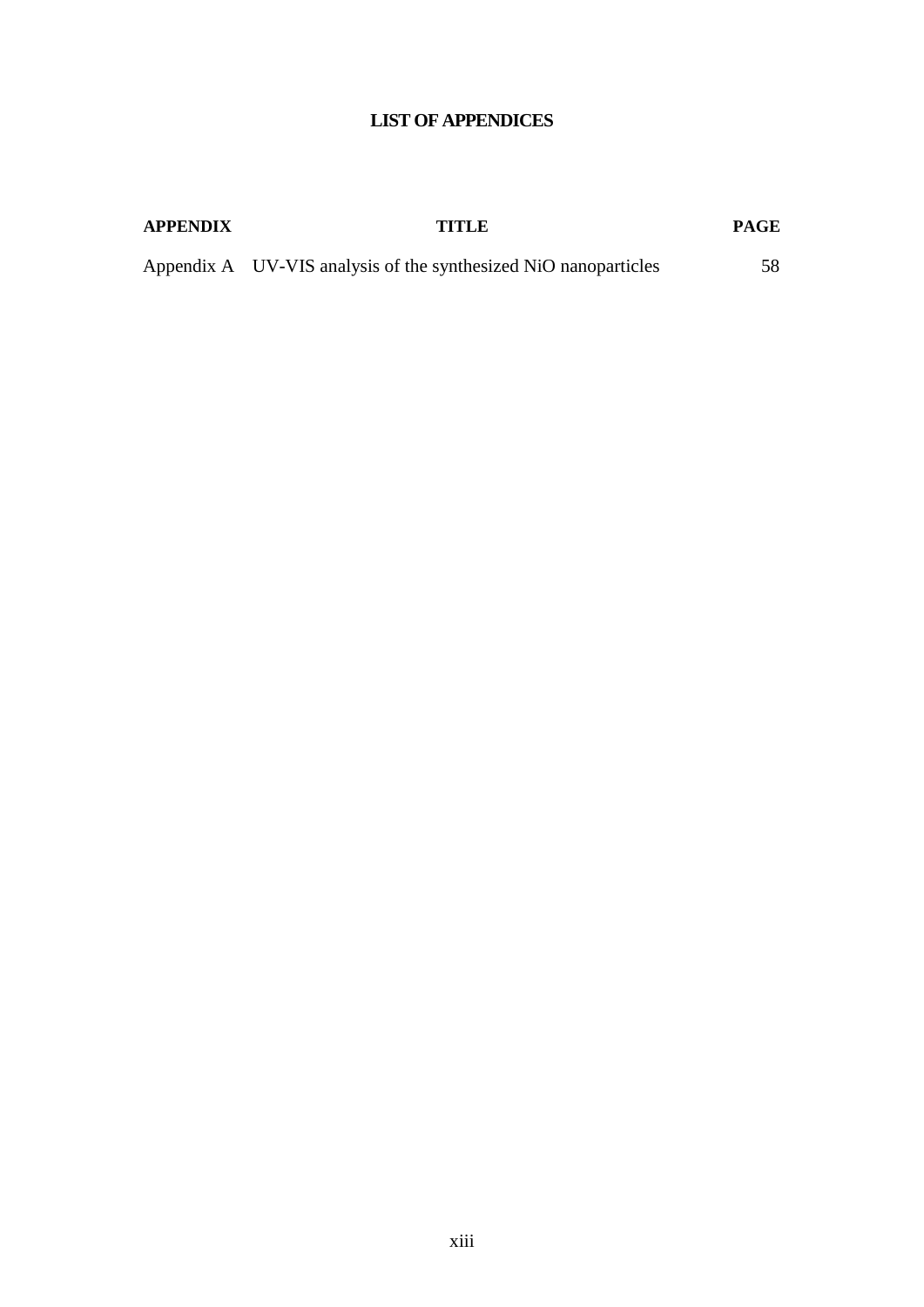#### **CHAPTER 1**

#### **INTRODUCTION**

#### <span id="page-13-1"></span><span id="page-13-0"></span>**1.1 Research background**

In recent years, the tissue engineering (TE) have been emerged as a wellestablished and promising technique for repairing the damaged tissue. The human body is a multifaceted network having different organ and tissue performing specified functions. The human organ or tissue will undergo changes when people become older which result in the damage to the tissue or loss of its function (Burg, Porter, & Kellam, 2000). The studies of TE aim to tissue maintaining, restoring or remodeling through engineered tissues. Tissue engineering focus on developing an appropriate substitute for damaged tissue by the combination of cell and produced extracellular matrix (ECM).

The components involved in the TE is classified into scaffolds, cells and growth factors. Among these, the scaffold play a vital role in tissue engineering for regeneration of damaged tissue. Tissue engineering involves isolating the cells form the human body and seeded on the developed substrate and utilized as an implant for patients. The substrate structure was named as scaffold and it is able to mimic the native properties of the human ECM which facilitates the cell attachment, proliferation and migration for new tissue growth (Wade & Burdick, 2014). In some cases like blood vessel, the scaffolds were incorporated with growth factor to provide mechanical support for the new tissue growth. A proper scaffold should provide a supporting structure for cell preservation on infected tissue to maintain the cell growth, maintenance and phenotype (Hall, Mohtaram, Willerth, & Edwards, 2017).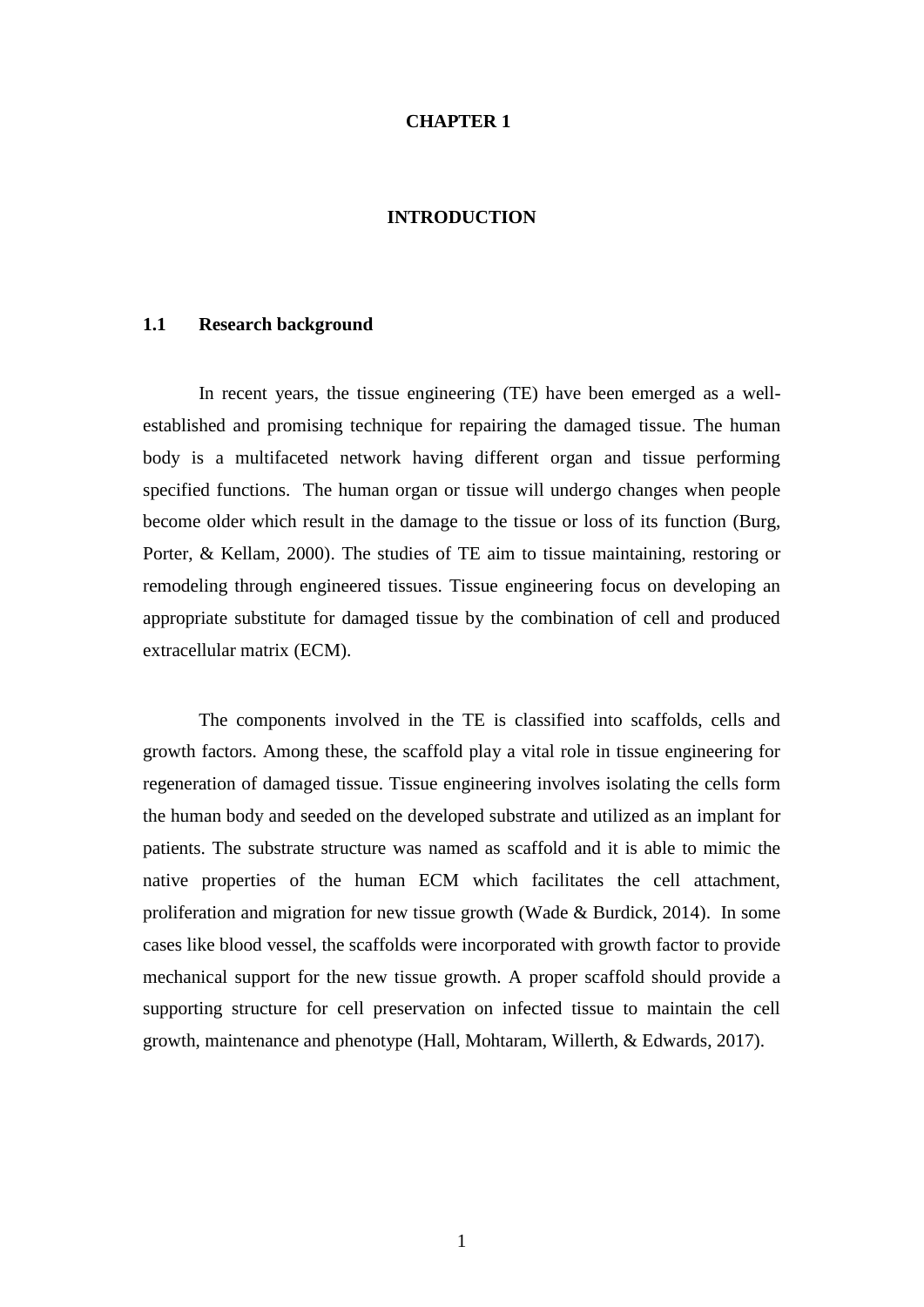A scaffold to be used in TE applications should have several properties. Mainly, the materials used for fabricating a scaffold should be biodegradable after implanted, so that it starts to degrade once the suitable tissue regeneration is reached (Huang, Wang, & Luo, 2009).

The degraded material should not influence any adverse effects to the cells surrounding it. Moreover, the developed scaffold should be biocompatible so that it could provide a conducive environment (Forero, Roa, Reyes, Acevedo, & Osses, 2017) for cell adhesion and proliferation for new tissue growth. In addition, the fabricated scaffold should be cost effective and non-allergic.

The scaffold in certain clinical fields such as surgery and organ replacement is used as a substitute via artificial implants to treat the damaged human organ. Due to the limited natural bone grafts, the need for synthetic bone substitute with biological and physical properties similar to that of natural bone has been increased now-a-days (Farzadi, Bakhshi, Solati-Hashjin, Asadi-Eydivand, & Osman, 2014). The main motivation of this study is to meet this limitations by fabricating artificial composite materials as a bone substitute for repairing the damaged bone.

Previous studies have been reported that the biological responses can be influenced by fabricating a porous scaffold. There are various techniques (Eui Jong Lee, An, He, Woo, & Shon, 2016) used for fabricating the scaffolds were foaming, phase separation, particle leaching, electrospun, sintering and freeze drying. Particularly in tissue engineering, the nanofibrous scaffold has gained a wide attention recently. The widely used fibrous based techniques were gas forming, sintering, particle leaching, polymer phase separation, rapid prototyping, freeze drying and electrospinning. Among these, the scaffold based on electrospinning (Bhardwaj & Kundu, 2010) is observed to be wide spread owing to their many advantages like offering high surface area with interconnected pores which could able to mimic the native function of the human ECM. Further, nanofibers facilitates the cell adhesion, migration and proliferation.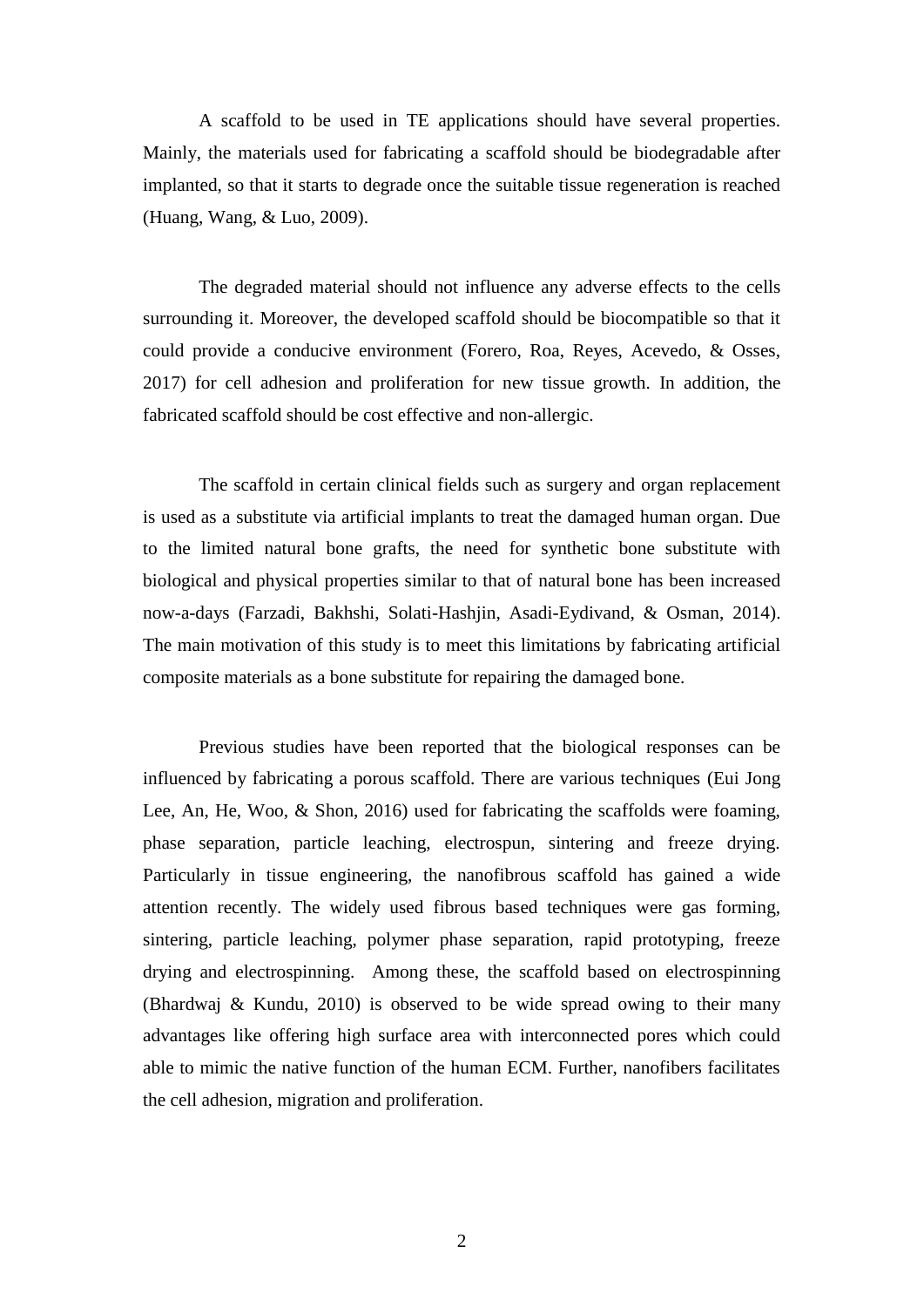Bone is composed of both organic and inorganic tissue in which the organic component is collagen called ossein and the inorganic component are mineral salts (Yokoyama et al., 2005). Bone tissue is mineralized of two type's namely cortical and cancellous tissue. It also includes other tissue like bone marrow, endosteum, periosteum, nerves, blood vessels and cartilage.

Tissue engineering mainly focusing on the developed substrate for cancellous bone tissue and it is developed in the form of scaffold which could mimic the cancellous tissue and also stimulate the cellular response for new bone tissue formation. Moreover, the scaffold for bone tissue engineering should have enhanced physical and chemical properties, biocompatibility, biodegradability, and sufficient mechanical properties.

The most commonly used material in the bone tissue engineering were polycaprolactone, polyvinyl alcohol, polyurethane etc. (S. Agarwal, Greiner, & Wendorff, 2013). In this study, PU is used to fabricate the bone scaffold. Several studies have been reported the nanofibrous scaffold on PU widely used for tissue engineering, wound dressing and drug delivery. It possess properties like biodegradability and biocompatibility which are significant for tissue engineering. They also possess good oxidation stability which makes them widespread in biomedical applications.

Even though, PU has an excellent physicochemical property, the cellular response is quite low. Several modifications have been attempted for the past years to improve the cellular response. Polyurethane scaffold fabricated with olive oil, honey and propolis for bone tissue engineering (Jaganathan, Mani, Ismail, Prabhakaran, & Nageswaran, 2018) resulting the addition of olive oil, honey and propolis improved the cellular response of the pristine PU. Similar experiments on PU incorporated with ginger reported with improved cellular response than the control. It can be concluded that the natural substances play a vital role in influencing the cellular response.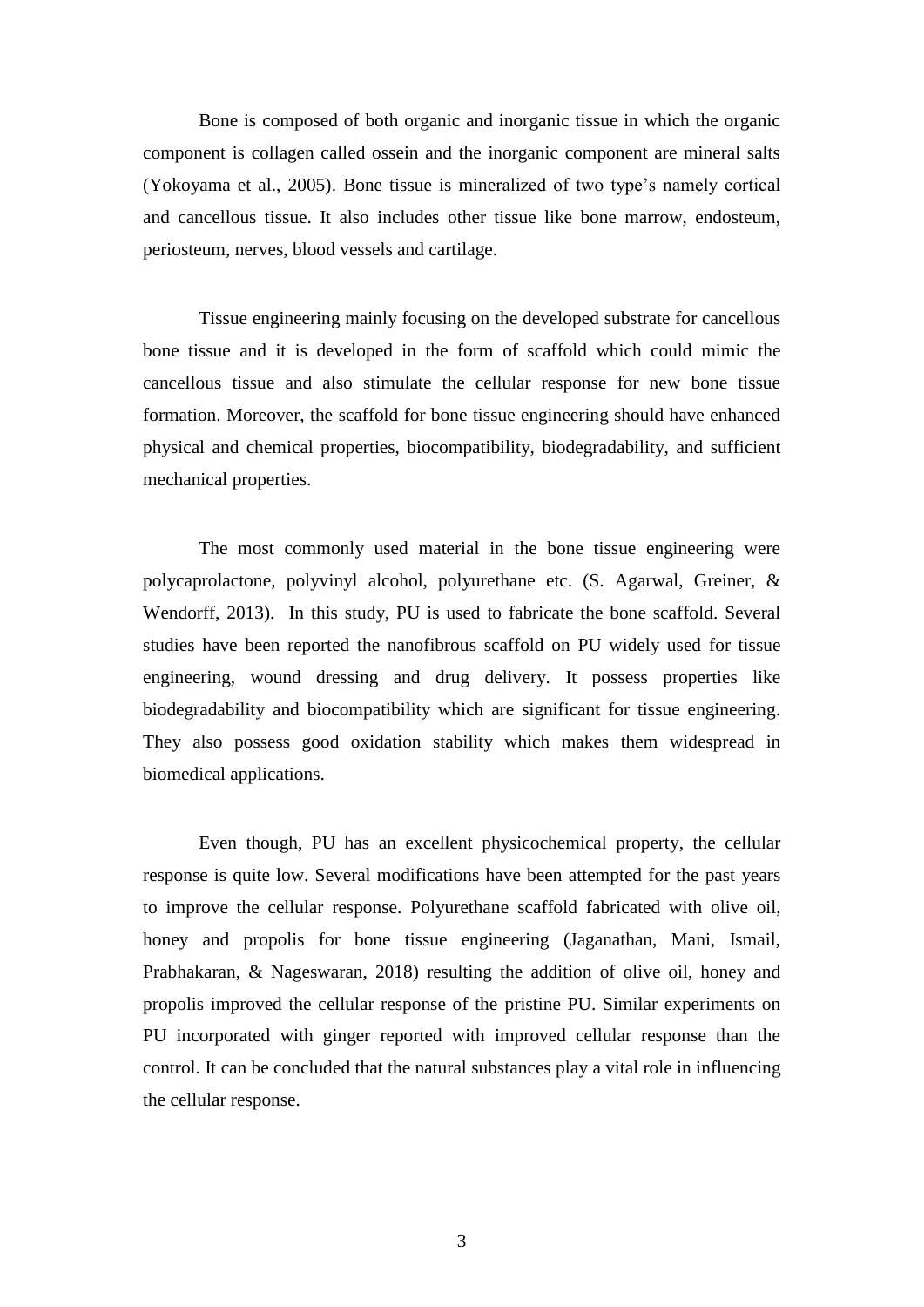Additionally, an ideal bone scaffold should possess good mechanical properties to support the cell growth. This can be improved by the addition of metallic particles into the scaffold. It was reported that the addition of Cu and Zn (Jaganathan, Basri, & Mani, 2018) resulted in the improvement of tensile strength by creating a strong interfacial bond with the polymer matrix. Studies revealed that the metallic particles have a significant impact on the mechanical properties (Kotela, Podporska, Soltysiak, Konsztowicz, & Blazewicz, 2009). Present work attempted a combination of groundnut oil and NiO nanoparticles were used to improve the biological and mechanical properties.

### <span id="page-16-0"></span>**1.2 Problem Statement**

Bone tissue engineering has emerged as a promising approach for remodelling the damaged bone tissue. Major components of the bone tissue engineering were cells, biodegradable scaffolds and growth factors (Wu, Yu, Chen, & Wang, 2017). Among these, the scaffolds plays an important role in mimicking the ECM of the human tissue and also facilitates the cell adhesion and proliferation (Dhandayuthapani, Yoshida, Maekawa, & Kumar, 2011). Among the techniques used for scaffold fabrication, electrospinning technique has emerged as a promising method for non-woven porous scaffold fabrication (Okada & Matsumoto, 2016). An ideal scaffold should have sufficient biochemical, mechanical and biological requirements that promote vascularization during bone regeneration. Several synthetic polymers have been used for biomaterial scaffold to improve the properties and enhance the cell proliferation rate (Park, 2010). Polyurethane is widely used in tissue engineering because of its biodegradability and biocompatibility. Even though, PU has an excellent physicochemical property, cellular response is quite low. Several modifications have been attempted for the past years to improve the cellular response. Introducing nanoparticles into the scaffolds have reported with excellent mechanical properties (Jaganathan, Mani, et al., 2018).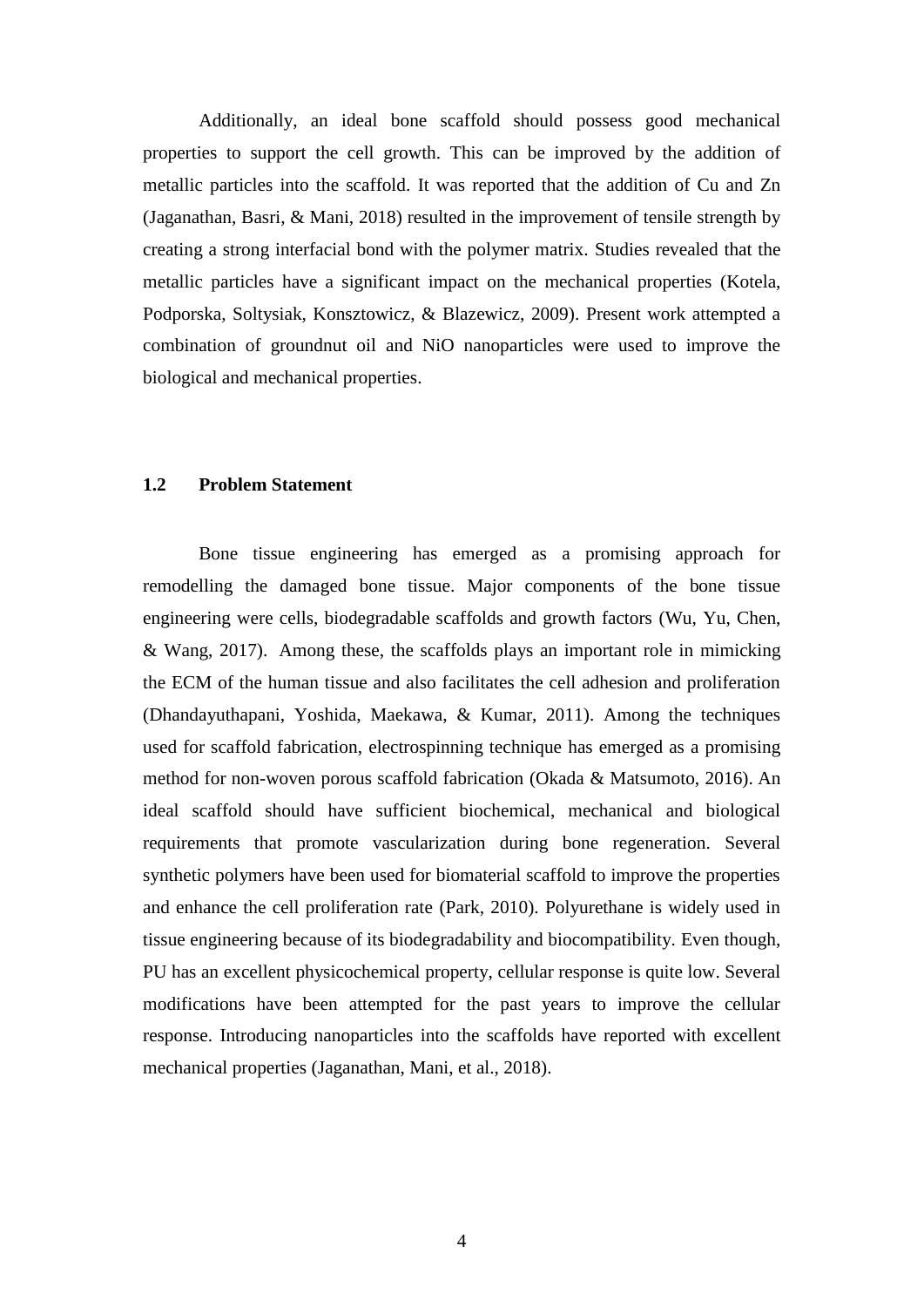The challenges faced in tissue engineering applications are microbial attacks and cell proliferation on biomaterials (Rout, Behera, Ojha, & Nayak, 2012). Cell proliferation rate is mainly depending on the structure of the scaffolds. These problems can be overcome by incorporating nanoparticles into polymer matrices through the development of unique properties in the overall performance of biomaterials with increasing antimicrobial and antibacterial activity. Such properties can be enhanced using the nanoparticles when synthesised using plant extracts (Din, Nabi, Rani, Aihetasham, & Mukhtar, 2018). Metal ions have a therapeutic effect if their levels or location is controlled in the body and metal nanoparticles have a strong antimicrobial activity (Dhivya, Ajita, & Selvamurugan, 2015). The structure of the scaffolds are influenced by various parameters used during fabrication. Recently, the nanofibers produced through electrospinning technique has found to be widespread in biomedical applications (Sridhar et al., 2015). The refined morphology and uniform distribution of the fibers in the electrospun membrane provides necessary support during cell growth (Bas et al., 2015). To produce a scaffold in order to achieve the above properties is still a challenging process.

Despite the extensive research in biomaterial, there is no single material provides the aforementioned desirable properties for the different type of bones. Further, the nanofibers added with additives like nanoparticles and natural ingredients would make them more productive for bone tissue engineering applications. In this research, a novel scaffold will be fabricated to support the cell adhesion and proliferation for effective repair and regeneration of the damaged bone.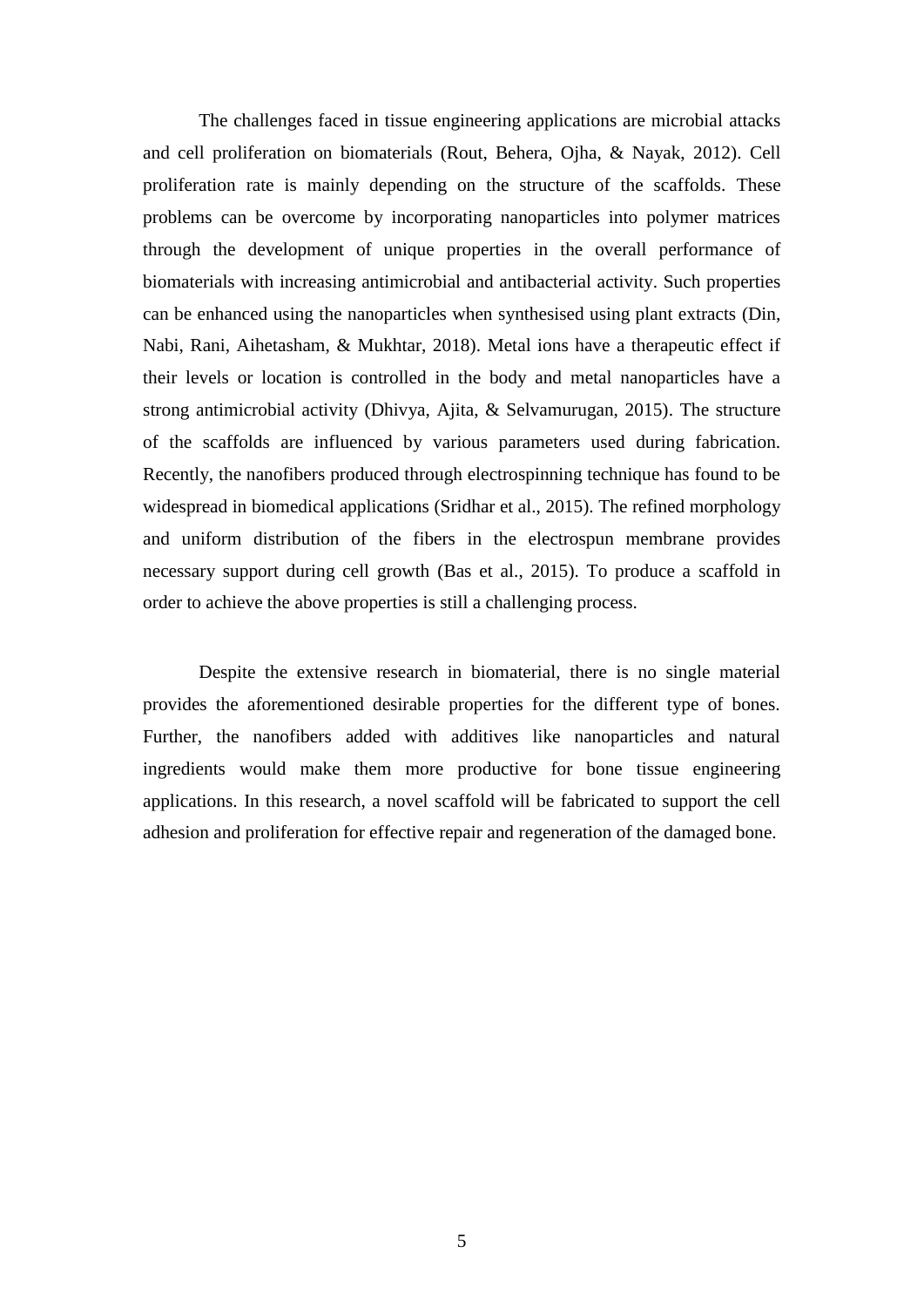### <span id="page-18-0"></span>**1.3 Research Objectives**

The objectives of the research are:

- (a) To fabricate a novel scaffold of Polyurethane/Nickel Oxide/Groundnut oil using electrospinning technique.
- (b) To evaluate physicochemical properties (SEM, FTIR, TGA, AFM, and contact angle) of the developed scaffold.
- (c) To examine the apatite formation on the scaffold to reveal the ideal combination of polyurethane and nickel oxide nanoparticle scaffold.

#### <span id="page-18-1"></span>**1.4 Scope of the Study**

PU scaffold blended with NiO nanoparticles and groundnut oil using electrospinning technique was fabricated. Nanoparticles were synthesized using green extract from *Plectranthus amboinicus* for different extract concentration of 60% and 100%. Then, PU scaffold was optimized for different weight concentrations namely 2wt%, 4wt% and 8wt% respectively. Next, the PU scaffold blended with 4 wt% of NiO nanoparticle and groundnut oil was fabricated with the final composition of 8:0.5:0.5 w/v.

Fabricated scaffolds were characterized using scanning electron microscopy (SEM), Fourier transform and infrared spectroscopy (FTIR), thermo gravimetric analysis (TGA), contact angle measurement, atomic force microscopy (AFM) and Xray diffraction (XRD). The apatite formation of the scaffold was performed and corresponding morphology was obtained using SEM to validate the developed scaffold for biomedical applications.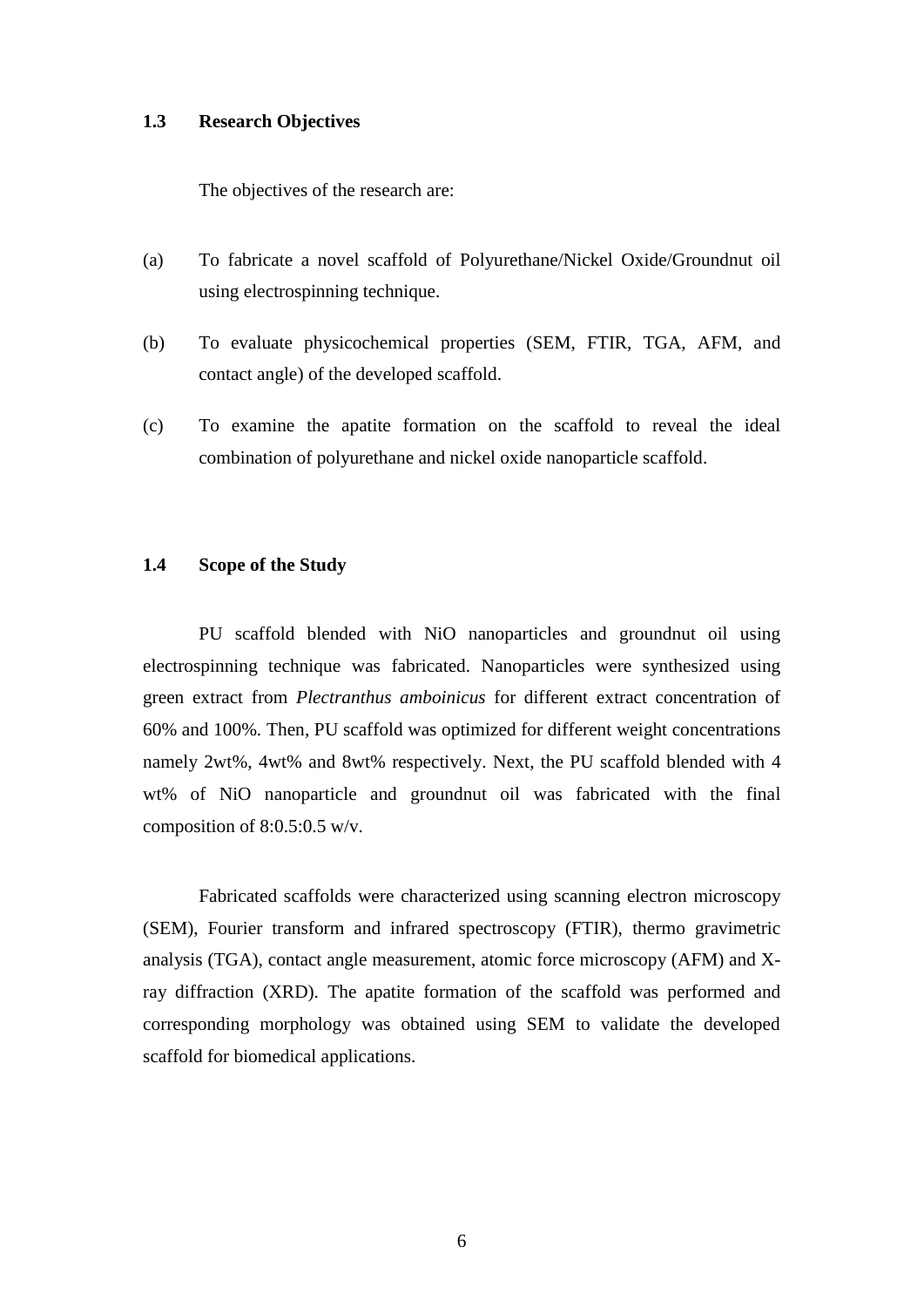#### <span id="page-19-0"></span>**1.5 Significance of the Study**

Tissue engineering requires biomaterials in which physico-chemical and mechanical properties can be tailored. This can be achieved by means of a nanocomposite, where enhancement of different properties of scaffold is achieved through blending of polymers. Nowadays, polymer scaffolds incorporated with nanoparticles has been found to be useful in various tissue engineering applications (Forero et al., 2017).

Green synthesis methods are widely used for producing metal nanoparticles as antibacterial, antimicrobial and antioxidant properties are enhanced when plant extracts are used as a precursor (H. Agarwal, Venkat Kumar, & Rajeshkumar, 2017). Also, the yield of the nanoparticles are increased and reduction in particle size when using plant extracts.

A novel scaffold using PU with NiO nanoparticles and groundnut oil can be used for bone application. Developed scaffold has an excellent surface morphology with wide distribution of smaller fiber diameter could improve mechanical properties of the membrane to accelerate the cell growth.

<span id="page-19-1"></span>To increase the strength of the scaffolds and improve the surface integrity nanoparticles were introduced. Also, the developed scaffold is expected to have great potential for bone applications due to its antimicrobial properties enhancement by the green synthesis of NiO using PA.

Finally, the novel scaffold is tested for its suitability for bone applications by mineralization testing, demonstrates the engineered scaffolds suitability for bone tissue engineering.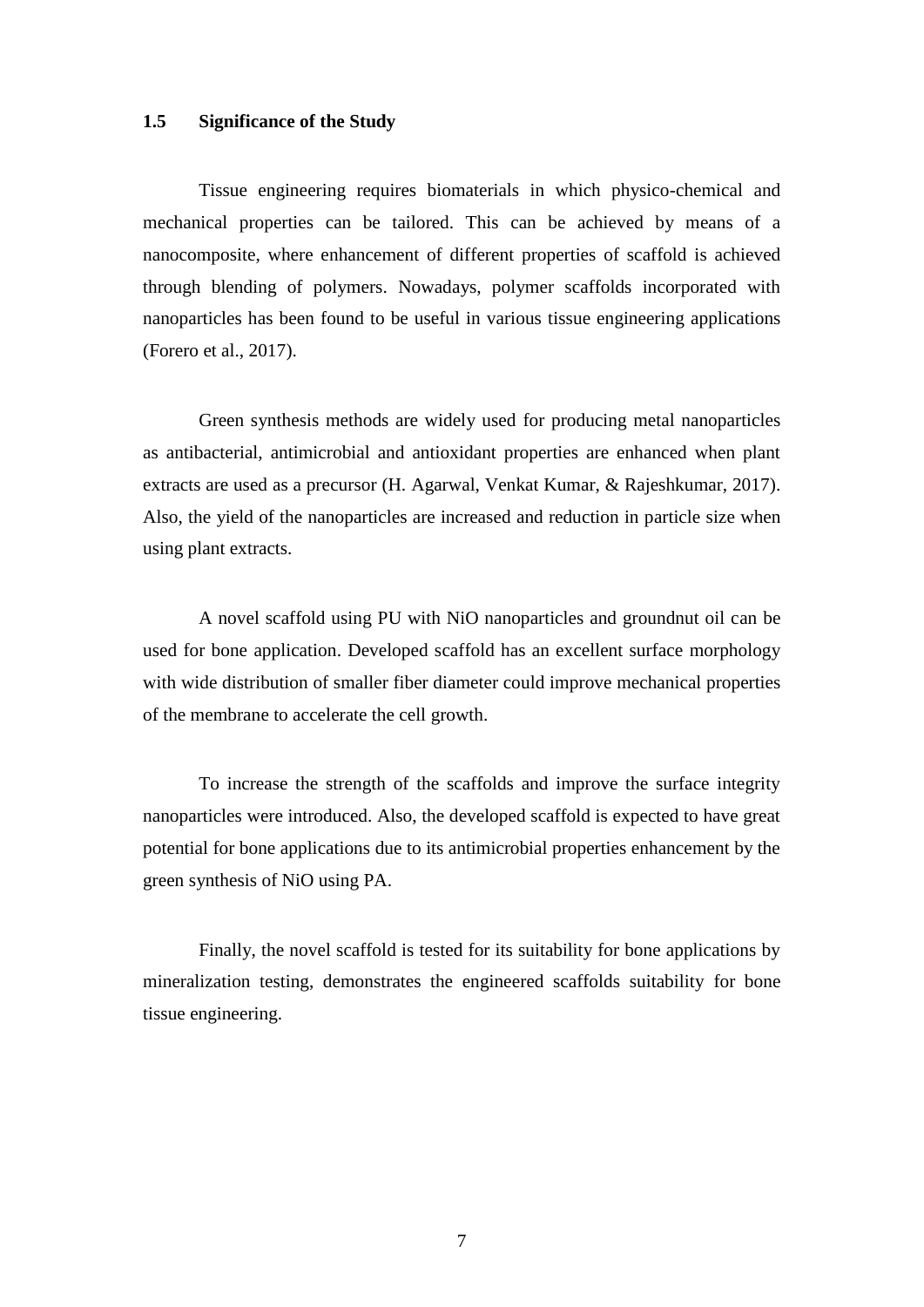#### <span id="page-20-0"></span>**1.6 Thesis Outline**

Chapter 1 provides the information of tissue engineering, followed by a brief introduction to bone tissue engineering, and defines the objectives of this research.

Chapter 2 elaborates the literatures review of relevant researches, towards the understanding and formulates the strategies adapted in this research.

Chapter 3 explains the materials and methods to carry-out the experiments along with the characterization techniques used for this research. The discussion provides detailed explanation of the parameters used and the need for characterization studies.

Chapter 4 reports the detailed results and discussion of results. In the first section, importance of green synthesis and the morphology of nanoparticles were discussed. In the second section, characterization of developed PU/NiO/GO scaffolds were explained. In the third section, the effect of nanoparticles and the oil towards the calcium formation in the materials testing were discussed.

Chapter 5 summarizes the conclusions of this research, and recommends the future directions of this work.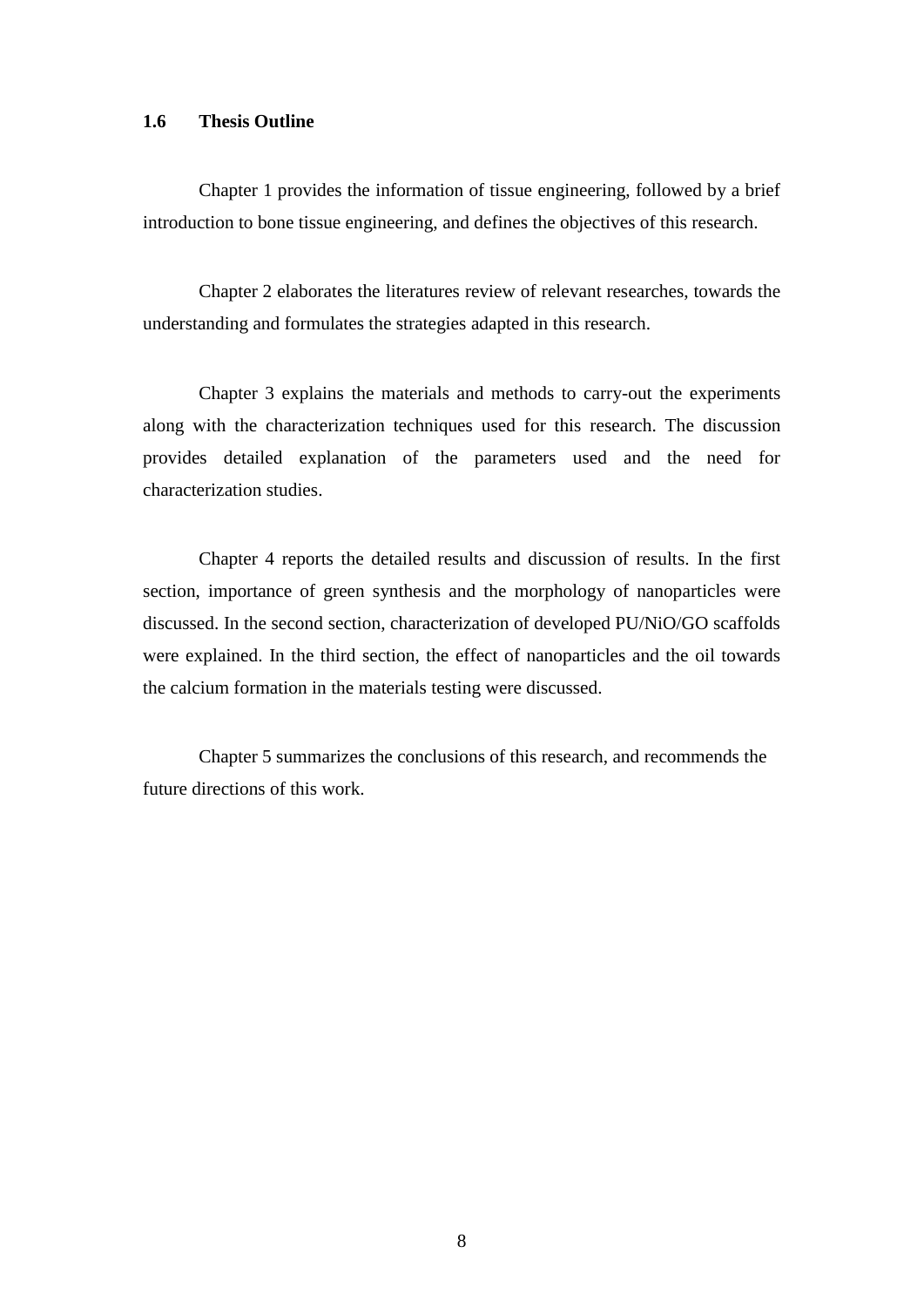#### **REFERENCES**

- <span id="page-21-0"></span>Agarwal, H., Venkat Kumar, S., & Rajeshkumar, S. (2017). A review on green synthesis of zinc oxide nanoparticles – An eco-friendly approach. *Resource-Efficient Technologies*, *3*(4), 406–413. https://doi.org/10.1016/j.reffit.2017.03.002
- Agarwal, S., Greiner, A., & Wendorff, J. H. (2013). Functional materials by electrospinning of polymers. *Progress in Polymer Science*. https://doi.org/10.1016/j.progpolymsci.2013.02.001
- Ahamed, M. (2011). Toxic response of nickel nanoparticles in human lung epithelial A549 cells. *Toxicology in Vitro*, *25*(4), 930–936. https://doi.org/10.1016/j.tiv.2011.02.015
- Ahmad, N., & Sharma, S. (2012). Green Synthesis of Silver Nanoparticles Using Extracts of Ananas comosus. *Green and Sustainable Chemistry*, *2*(November), 141–147. https://doi.org/10.4236/gsc.2012.24020
- Ahmed, F. E., Lalia, B. S., & Hashaikeh, R. (2015). A review on electrospinning for membrane fabrication: Challenges and applications. *Desalination*, *356*, 15–30. https://doi.org/10.1016/j.desal.2014.09.033
- Angel Ezhilarasi, A., Judith Vijaya, J., Kaviyarasu, K., John Kennedy, L., Ramalingam, R. J., & Al-Lohedan, H. A. (2018). Green synthesis of NiO nanoparticles using Aegle marmelos leaf extract for the evaluation of in-vitro cytotoxicity, antibacterial and photocatalytic properties. *Journal of Photochemistry and Photobiology B: Biology*, *180*(October 2017), 39–50. https://doi.org/10.1016/j.jphotobiol.2018.01.023
- Ayoola, P., & Adeyeye, A. (2012). Chemical evaluation of food value of groundnut (Arachi hypogaea) seeds. *American Journal of Food and Nutrition*, *2*(3), 55–57. https://doi.org/10.5251/ajfn.2012.2.3.55.57
- Bas, O., De-Juan-Pardo, E. M., Chhaya, M. P., Wunner, F. M., Jeon, J. E., Klein, T. J., & Hutmacher, D. W. (2015). Enhancing structural integrity of hydrogels by using highly organised melt electrospun fibre constructs. *European Polymer Journal*, *72*, 451–463. https://doi.org/10.1016/j.eurpolymj.2015.07.034

Bhardwaj, N., & Kundu, S. C. (2010). Electrospinning: A fascinating fiber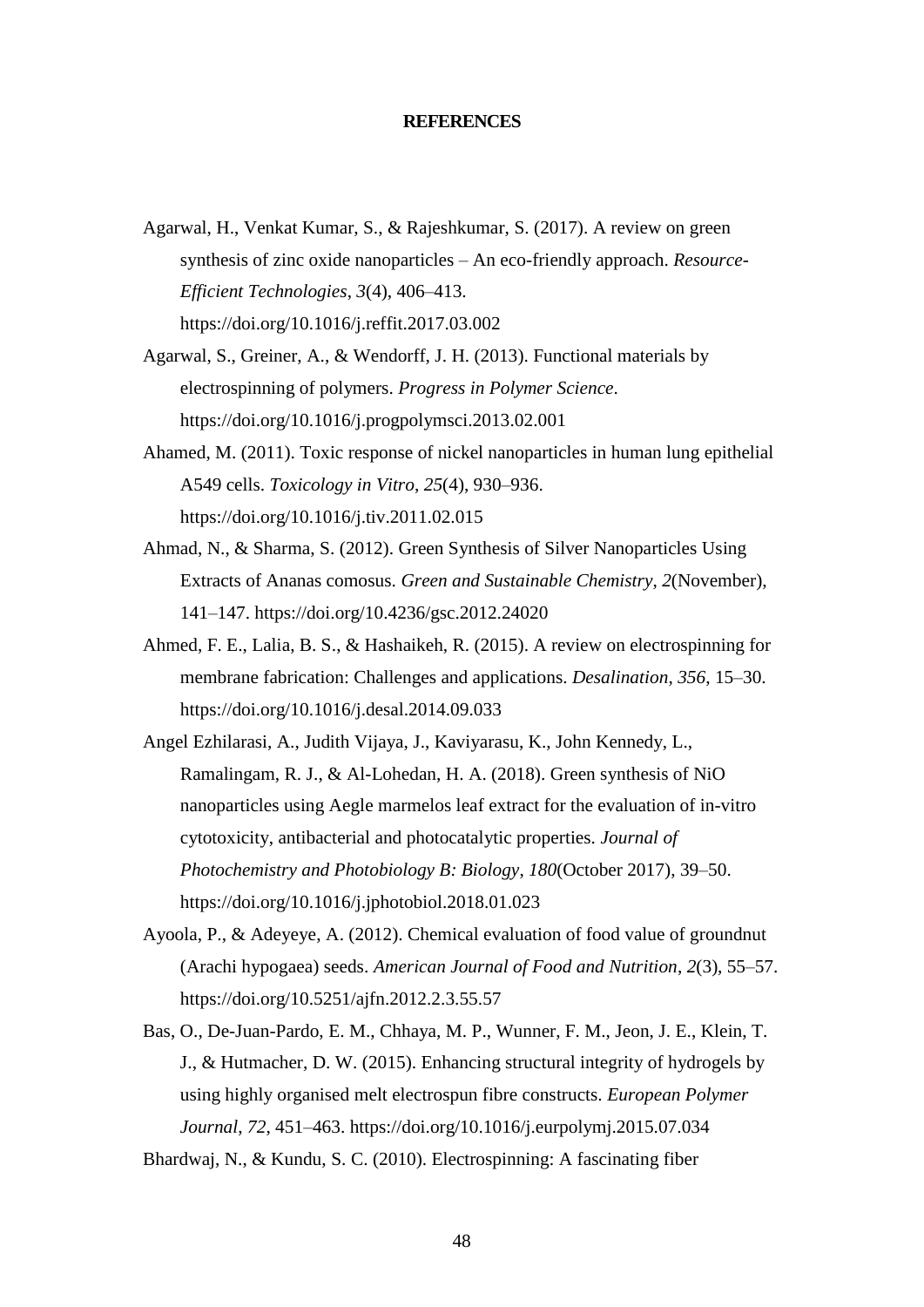fabrication technique. *Biotechnology Advances*, *28*(3), 325–347. https://doi.org/10.1016/j.biotechadv.2010.01.004

- Burg, K. J. L., Porter, S., & Kellam, J. F. (2000). Biomaterial developments for bone tissue engineering. *Biomaterials*, *21*(23), 2347–2359. https://doi.org/10.1016/S0142-9612(00)00102-2
- Chayad, F. A., Jabur, A. R., & Jalal, N. M. (2015). Effect of MWCNT addition on improving the electrical conductivity and activation energy of electrospun nylon films. *Karbala International Journal of Modern Science*, *1*(4), 187–193. https://doi.org/10.1016/j.kijoms.2015.10.004
- Chen, H., Wang, J., Huang, D., Chen, X., Zhu, J., Sun, D., … Li, Q. (2014). Plantmediated synthesis of size-controllable Ni nanoparticles with alfalfa extract. *Materials Letters*, *122*(3), 166–169. https://doi.org/10.1016/j.matlet.2014.02.028
- Das, R. K., & Brar, S. K. (2013). Plant mediated green synthesis: Modified approaches. *Nanoscale*, *5*(21), 10155–10162. https://doi.org/10.1039/c3nr02548a
- Declercq, H. A., Verbeeck, R. M. H., De Ridder, L. I. F. J. M., Schacht, E. H., & Cornelissen, M. J. (2005). Calcification as an indicator of osteoinductive capacity of biomaterials in osteoblastic cell cultures. *Biomaterials*, *26*(24), 4964–4974. https://doi.org/10.1016/j.biomaterials.2005.01.025
- Deitzel, J. M., Kleinmeyer, J., Harris, D., & Beck Tan, N. C. (2001). The effect of processing variables on the morphology of electrospun nanofibers and textiles. *Polymer*, *42*(1), 261–272. https://doi.org/10.1016/S0032-3861(00)00250-0
- Dhandayuthapani, B., Yoshida, Y., Maekawa, T., & Kumar, D. S. (2011). Polymeric scaffolds in tissue engineering application: A review. *International Journal of Polymer Science*, *2011*(ii). https://doi.org/10.1155/2011/290602
- Dhivya, S., Ajita, J., & Selvamurugan, N. (2015). Metallic nanomaterials for bone tissue engineering. *Journal of Biomedical Nanotechnology*, *11*(10), 1675–1700. https://doi.org/10.1166/jbn.2015.2115
- Din, M. I., Nabi, A. G., Rani, A., Aihetasham, A., & Mukhtar, M. (2018). Single step green synthesis of stable nickel and nickel oxide nanoparticles from Calotropis gigantea: Catalytic and antimicrobial potentials. *Environmental Nanotechnology, Monitoring and Management*, *9*(November 2017), 29–36. https://doi.org/10.1016/j.enmm.2017.11.005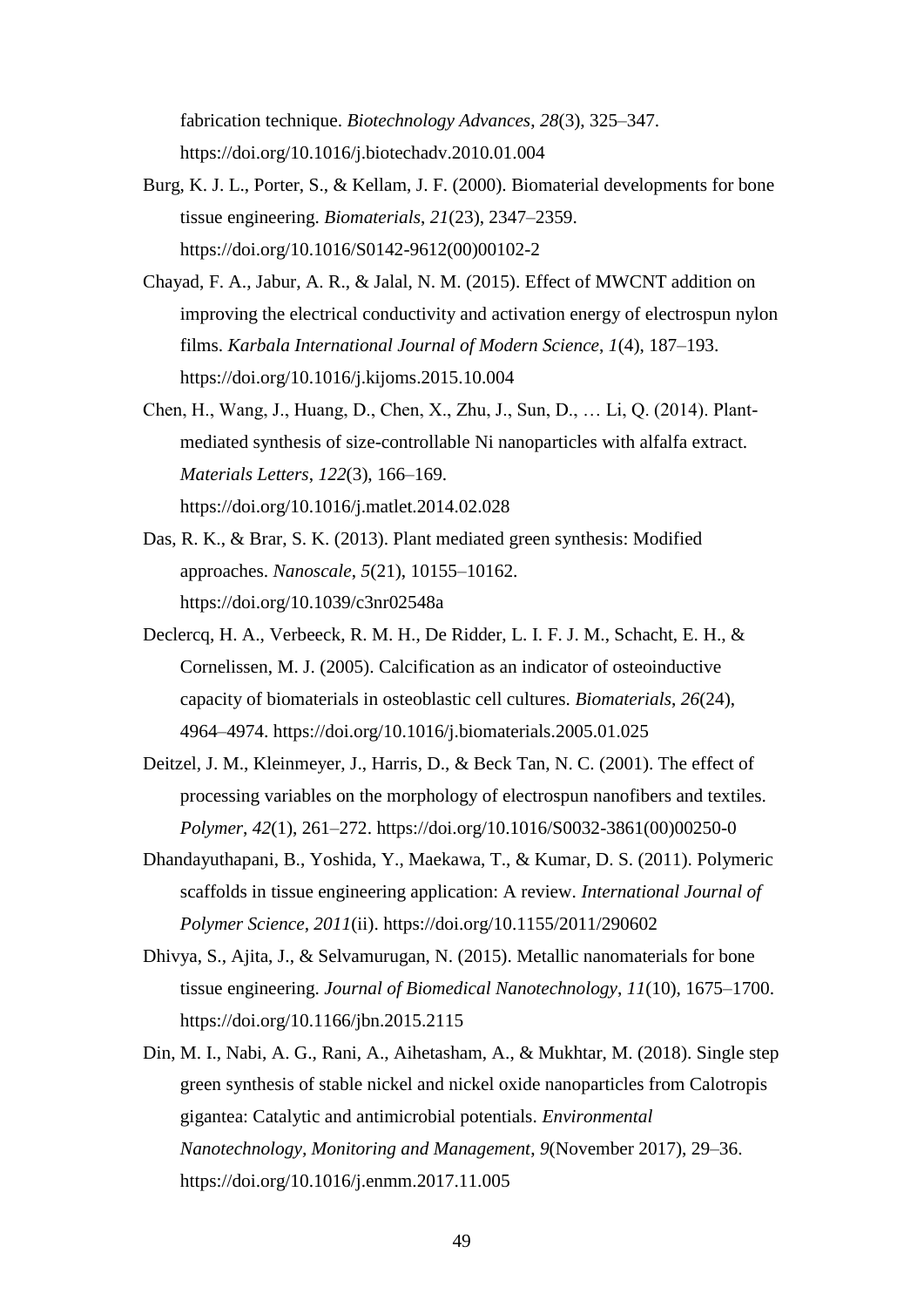- Dobrucka, R. (2017). Synthesis of Titanium Dioxide Nanoparticles Using Echinacea purpurea Herba, *16*, 753–759.
- Dwivedi, P., Narvi, S. S., & Tewari, R. P. (2013). Application of polymer nanocomposites in the nanomedicine landscape: envisaging strategies to combat implant associated infections. *Journal of Applied Biomaterials & Functional Materials*, *11*(3), 129–142. https://doi.org/10.5301/JABFM.2013.11544
- Eiden-Assmann, S., & Maret, G. (2004). CeF3 nanoparticles: Synthesis and characterization. *Materials Research Bulletin*, *39*(1), 21–24. https://doi.org/10.1016/j.materresbull.2003.09.024
- Essalhi, M., & Khayet, M. (2014). Self-sustained webs of polyvinylidene fluoride electrospun nano-fibers: Effects of polymer concentration and desalination by direct contact membrane distillation. *Journal of Membrane Science*, *454*, 133– 143. https://doi.org/10.1016/j.memsci.2013.11.056
- Ezhilarasi, A. A., Vijaya, J. J., Kaviyarasu, K., Maaza, M., Ayeshamariam, A., & Kennedy, L. J. (2016). Green synthesis of NiO nanoparticles using Moringa oleifera extract and their biomedical applications: Cytotoxicity effect of nanoparticles against HT-29 cancer cells. *Journal of Photochemistry and Photobiology B: Biology*, *164*, 352–360.

https://doi.org/10.1016/j.jphotobiol.2016.10.003

- Farzadi, A., Bakhshi, F., Solati-Hashjin, M., Asadi-Eydivand, M., & Osman, N. A. A. (2014). Magnesium incorporated hydroxyapatite: Synthesis and structural properties characterization. *Ceramics International*, *40*(4), 6021–6029. https://doi.org/10.1016/j.ceramint.2013.11.051
- Forero, J. C., Roa, E., Reyes, J. G., Acevedo, C., & Osses, N. (2017). Development of useful biomaterial for bone tissue Engineering by incorporating Nano-Copper-Zinc Alloy (nCuZn) in Chitosan/Gelatin/Nano-Hydroxyapatite (Ch/G/nHAp) scaffold. *Materials*, *10*(10), 1–15. https://doi.org/10.3390/ma10101177
- Fu, L., & Fu, Z. (2015). Plectranthus amboinicus leaf extract-assisted biosynthesis of ZnO nanoparticles and their photocatalytic activity. *Ceramics International*, *41*(2), 2492–2496. https://doi.org/10.1016/j.ceramint.2014.10.069
- Generali, M., Dijkman, P. E., & Hoerstrup, S. P. (2014). Bioresorbable Scaffolds for Cardiovascular Tissue Engineering. *EMJ Interventional Cardiology*, *1*(July), 91–99. Retrieved from http://emjreviews.com/wp-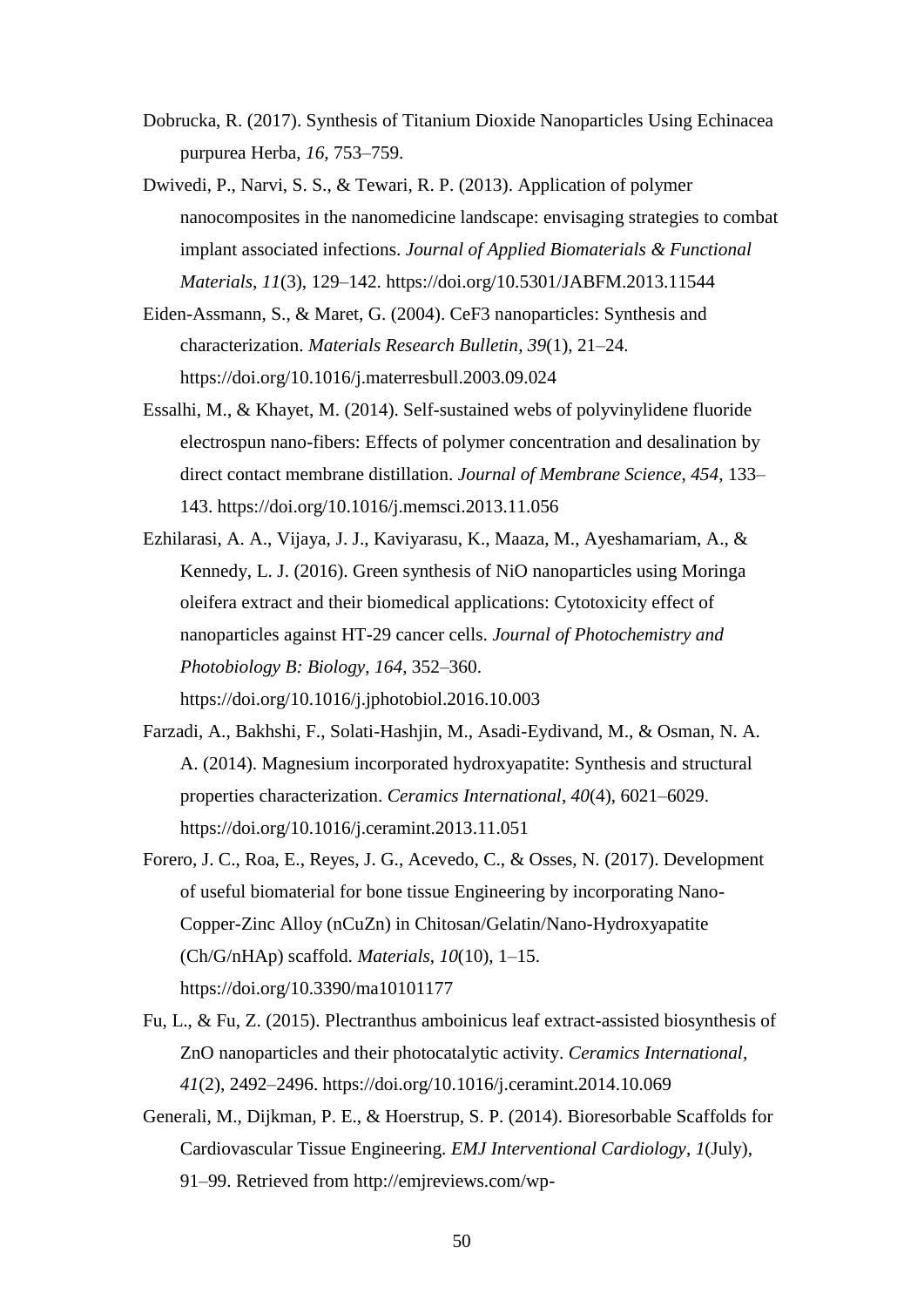content/uploads/Bioresorbable-Scaffolds-For-Cardiovascular-Tissue-Engineering.pdf

- Greene, A. K., Mulliken, J. B., Proctor, M. R., & Rogers, G. F. (2008). Pediatric cranioplasty using particulate calvarial bone graft. *Plastic and Reconstructive Surgery*, *122*(2), 563–571. https://doi.org/10.1097/PRS.0b013e31817d61c1
- Haider, A., Haider, S., & Kang, I. K. (2015). A comprehensive review summarizing the effect of electrospinning parameters and potential applications of nanofibers in biomedical and biotechnology. *Arabian Journal of Chemistry*. https://doi.org/10.1016/j.arabjc.2015.11.015
- Hall, M. E., Mohtaram, N. K., Willerth, S. M., & Edwards, R. (2017). Modeling the behavior of human induced pluripotent stem cells seeded on melt electrospun scaffolds. *Journal of Biological Engineering*, *11*(1), 1–20. https://doi.org/10.1186/s13036-017-0080-5
- He, F. L., Li, D. W., He, J., Liu, Y. Y., Ahmad, F., Liu, Y. L., … Yin, D. C. (2018). A novel layer-structured scaffold with large pore sizes suitable for 3D cell culture prepared by near-field electrospinning. *Materials Science and Engineering C*, *86*(December 2017), 18–27. https://doi.org/10.1016/j.msec.2017.12.016
- Helan, V., Prince, J. J., Al-Dhabi, N. A., Arasu, M. V., Ayeshamariam, A., Madhumitha, G., … Jayachandran, M. (2016). Neem leaves mediated preparation of NiO nanoparticles and its magnetization, coercivity and antibacterial analysis. *Results in Physics*, *6*, 712–718. https://doi.org/10.1016/j.rinp.2016.10.005
- Henkel, J., Woodruff, M. A., Epari, D. R., Steck, R., Glatt, V., Dickinson, I. C., … Hutmacher, D. W. (2013). Bone Regeneration Based on Tissue Engineering Conceptions — A 21st Century Perspective. *Bone Research*, *1*(3), 216–248. https://doi.org/10.4248/BR201303002
- Huang, M.-N., Wang, Y.-L., & Luo, Y.-F. (2009). Biodegradable and bioactive porous polyurethanes scaffolds for bone tissue engineering. *J. Biomedical Science and Engineering*, *2*(February), 36–40. https://doi.org/10.4236/jbise.2009.21007
- Hussain, M. (2014). *Synthesis, Characterization and Applications of Metal Oxide Nanostructures*. https://doi.org/10.1007/978-0-387-73657-0\_171
- Iravani, S. (2011). Green synthesis of metal nanoparticles using plants. *Green*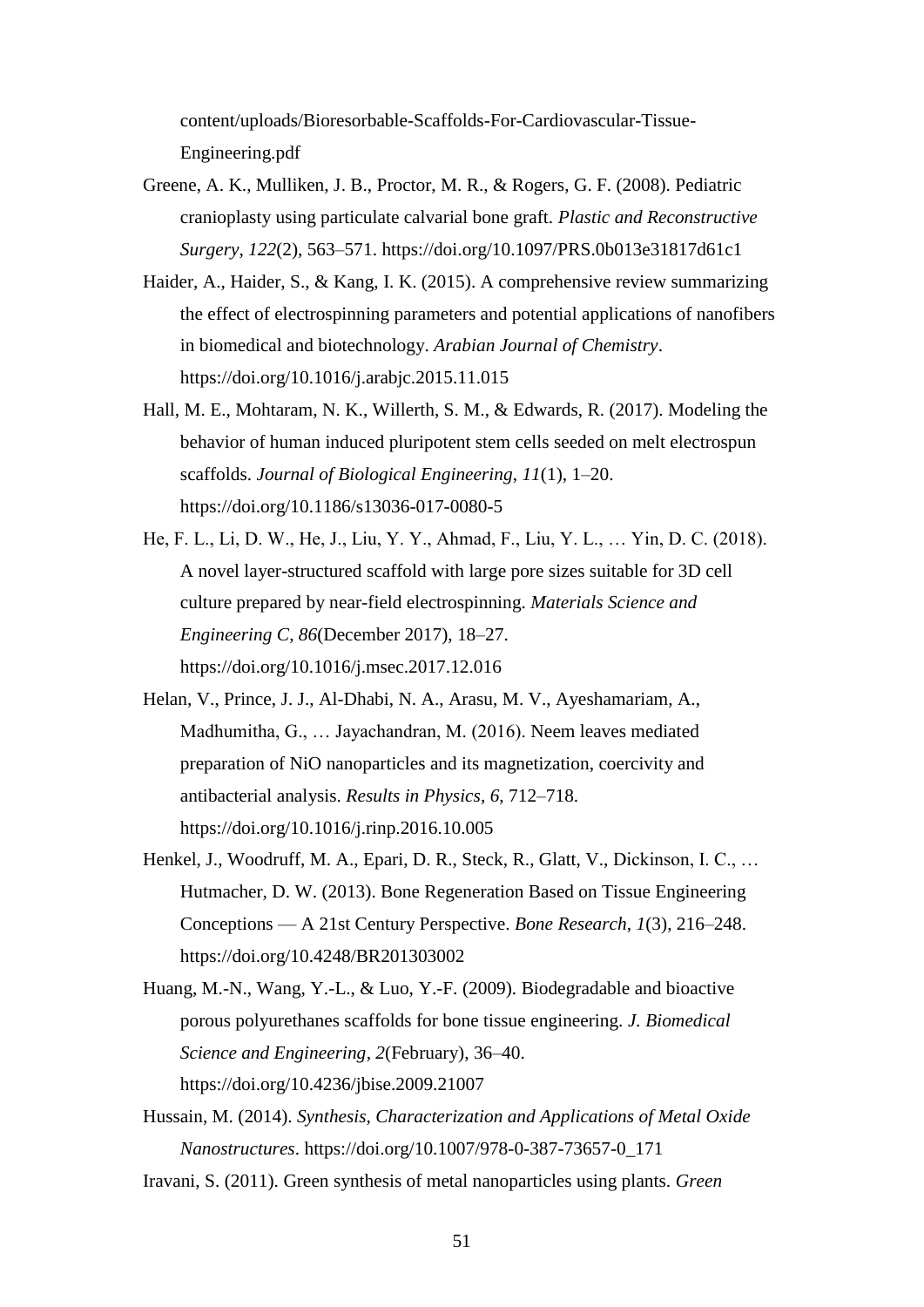*Chemistry*, *13*(10), 2638–2650. https://doi.org/10.1039/c1gc15386b

- Jaganathan, S. K., Basri, Y., & Mani, M. P. (2018). Blood compatibility investigation of nano fi brous PU – copper nanoparticles – avocado membrane, 1–11.
- Jaganathan, S. K., Mani, M. P., Ismail, A. F., Prabhakaran, P., & Nageswaran, G. (2018). Tailor-made multicomponent electrospun polyurethane nanofibrous composite scaffold comprising olive oil, honey, and propolis for bone tissue engineering. *Polymer Composites*. https://doi.org/10.1002/pc.24985
- Kepa, K., Coleman, R., & Grøndahl, L. (2015). In vitro mineralization of functional polymers. *Biosurface and Biotribology*, *1*(3), 214–227. https://doi.org/10.1016/j.bsbt.2015.09.001
- Kokubo, T., Kushitani, H., Sakka, S., Kitsugi, T., & Yamamuro, T. (1990). Solutions able to reproduce in vivo surface‐structure changes in bioactive glass‐ceramic A‐W3. *Journal of Biomedical Materials Research*, *24*(6), 721–734. https://doi.org/10.1002/jbm.820240607
- Kotela, I., Podporska, J., Soltysiak, E., Konsztowicz, K. J., & Blazewicz, M. (2009). Polymer nanocomposites for bone tissue substitutes. *Ceramics International*, *35*(6), 2475–2480. https://doi.org/10.1016/j.ceramint.2009.02.016
- Kuppusamy, P., Yusoff, M. M., Maniam, G. P., & Govindan, N. (2016). Biosynthesis of metallic nanoparticles using plant derivatives and their new avenues in pharmacological applications – An updated report. *Saudi Pharmaceutical Journal*, *24*(4), 473–484. https://doi.org/10.1016/j.jsps.2014.11.013
- Laurencin, C. T., Ambrosio, A. M., Borden, M. D., & Cooper, J. A. J. (1999). Tissue engineering: orthopedic applications. *Annual Review of Biomedical Engineering*, *1*, 19–46. https://doi.org/10.1146/annurev.bioeng.1.1.19
- Laurent, S., Forge, D., Port, M., Roch, A., Robic, C., Vander Elst, L., & Muller, R. N. (2008). Magnetic Iron Oxide Nanoparticles: Synthesis, Stabilization, Vectorization, Physicochemical Characterizations, and Biological Applications. *Chemical Reviews*, *108*(6), 2064–2110. https://doi.org/10.1021/cr068445e
- Lee, E. J., An, A. K., He, T., Woo, Y. C., & Shon, H. K. (2016). Electrospun nanofiber membranes incorporating fluorosilane-coated TiO2nanocomposite for direct contact membrane distillation. *Journal of Membrane Science*, *520*, 145– 154. https://doi.org/10.1016/j.memsci.2016.07.019

Lee, E. J., Shin, D. S., Kim, H. E., Kim, H. W., Koh, Y. H., & Jang, J. H. (2009).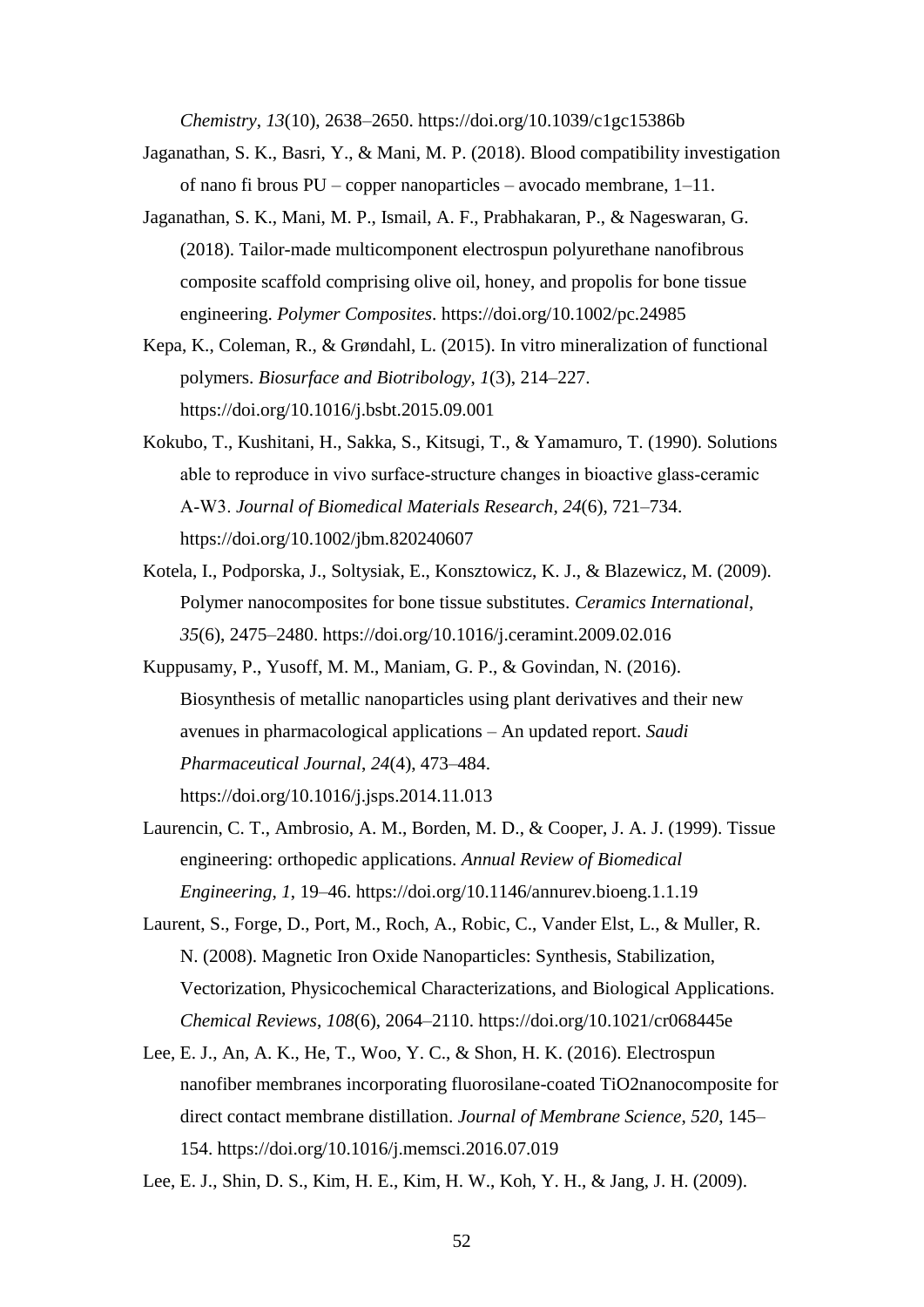Membrane of hybrid chitosan-silica xerogel for guided bone regeneration. *Biomaterials*, *30*(5), 743–750. https://doi.org/10.1016/j.biomaterials.2008.10.025

Li, L., Hashaikeh, R., & Arafat, H. A. (2013). Development of eco-efficient microporous membranes via electrospinning and annealing of poly (lactic acid). *Journal of Membrane Science*, *436*, 57–67.

https://doi.org/10.1016/j.memsci.2013.02.037

- Madhumathi, K., Sudheesh Kumar, P. T., Kavya, K. C., Furuike, T., Tamura, H., Nair, S. V., & Jayakumar, R. (2009). Novel chitin/nanosilica composite scaffolds for bone tissue engineering applications. *International Journal of Biological Macromolecules*, *45*(3), 289–292. https://doi.org/10.1016/j.ijbiomac.2009.06.009
- Manikandan, A., Mani, M. P., Jaganathan, S. K., Rajasekar, R., & Jagannath, M. (2017). Formation of functional nanofibrous electrospun polyurethane and murivenna oil with improved haemocompatibility for wound healing. *Polymer Testing*, *61*, 106–113. https://doi.org/10.1016/j.polymertesting.2017.05.008
- Matinise, N., Fuku, X. G., Kaviyarasu, K., Mayedwa, N., & Maaza, M. (2017). ZnO nanoparticles via Moringa oleifera green synthesis: Physical properties & mechanism of formation. *Applied Surface Science*, *406*, 339–347. https://doi.org/10.1016/j.apsusc.2017.01.219
- Niemi, E., Serlo, W., Niemela, E., Sandvik, P., Pernu, H., & Salo, T. (1996). Biocompatibility of nickel-titanium shape memory metal and its corrosion behavior in human cell cultures, 4–6.
- Okada, M., & Matsumoto, T. (2016). Fabrication Methods of Hydroxyapatite Nanocomposites, *8*(1), 15–26. https://doi.org/http://doi.org/10.11344/nano.8.15
- Oraby, M. A., Waley, A. I., El-Dewany, A. I., Saad, E. A., & El-hady, B. M. A. (2013). Electrospinning of Gelatin Functionalized with Silver Nanoparticles for Nanofiber Fabrication. *Modelling and Numerical Simulation of Material Science*, *3*(October), 95–105. https://doi.org/10.4236/mnsms.2013.34013
- Paper, C., Prakash, U., Kannaian, N., & Labs, M. (2015). Green synthesis of nanoparticles, (November).
- Park, J. S. (2010). Electrospinning and its applications. *Advances in Natural Sciences: Nanoscience and Nanotechnology*, *1*(4). https://doi.org/10.1088/2043- 6262/1/4/043002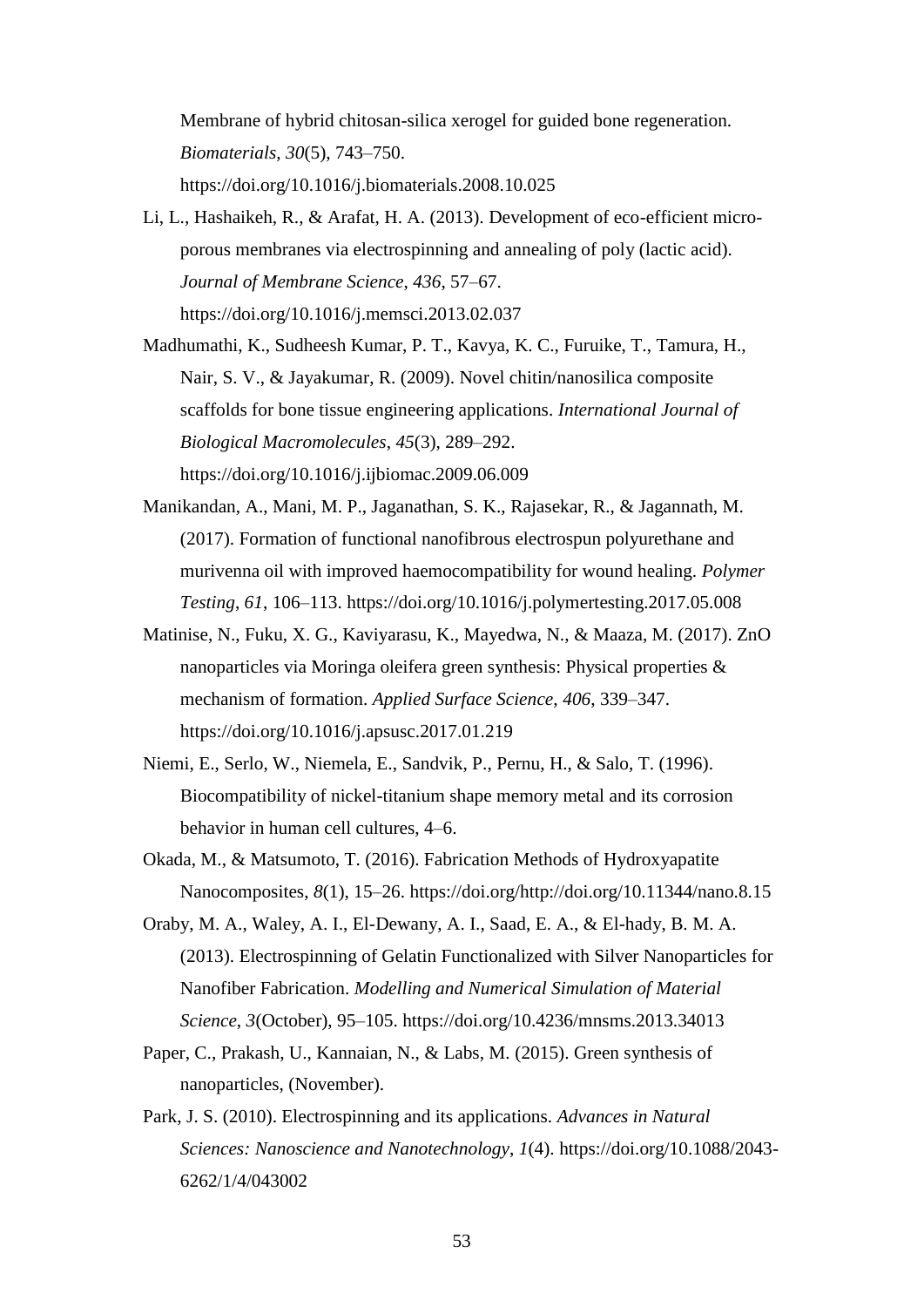- Peng, S., & Sun, S. (2009). Chemical Synthesis of Monodisperse Magnetic Nanoparticles. *Sigma-Aldrich*, (November 2002), 6–10. https://doi.org/10.1007/s10904-013-9975-x
- Pham, Q. P., Sharma, U., & Mikos, A. G. (2006). Electrospinning of Polymeric Nanofibers for Tissue Engineering Applications: A Review. *Tissue Engineering*, *12*(5), 1197–1211. https://doi.org/10.1089/ten.2006.12.ft-65
- Piraino, F., & Selimović, Š. (2015). A Current View of Functional Biomaterials for Wound Care, Molecular and Cellular Therapies. *BioMed Research International*, *2015*. https://doi.org/10.1155/2015/403801
- Prabhakaran, M. P., Venugopal, J., & Ramakrishna, S. (2009). Electrospun nanostructured scaffolds for bone tissue engineering. *Acta Biomaterialia*, *5*(8), 2884–2893. https://doi.org/10.1016/j.actbio.2009.05.007
- Pratap Goutam, S., Kumar Yadav, A., & Jyoti Das, A. (2017). Coriander Extract Mediated Green Synthesis of Zinc Oxide Nanoparticles and Their Structural , Optical and Antibacterial ... *Journal of Nanoscience and Technology*, *3*(October), 249–252.
- Reddy, B. P., Mallikarjuna, K., Narasimha, G., & Park, S. (n.d.). Plectranthus amboinicus-mediated silver, gold, and silver-gold nanoparticles: phytosynthetic, catalytic, and antibacterial studies.
- Rezvani, Z., Venugopal, J. R., Urbanska, A. M., Mills, D. K., Ramakrishna, S., & Mozafari, M. (2016). A bird's eye view on the use of electrospun nanofibrous scaffolds for bone tissue engineering: Current state-of-the-art, emerging directions and future trends. *Nanomedicine: Nanotechnology, Biology, and Medicine*, *12*(7), 2181–2200. https://doi.org/10.1016/j.nano.2016.05.014
- Roseti, L., Parisi, V., Petretta, M., Cavallo, C., Desando, G., Bartolotti, I., & Grigolo, B. (2017). Scaffolds for Bone Tissue Engineering: State of the art and new perspectives. *Materials Science and Engineering C*, *78*, 1246–1262. https://doi.org/10.1016/j.msec.2017.05.017
- Rout, Y., Behera, S., Ojha, A. K., & Nayak, P. L. (2012). 73 Green synthesis of silver nanoparticles using Ocimum sanctum (Tulashi) and study of their antibacterial and antifungal activities. *Journal of Microbiology and Antimicrobials*, *4*(6), 103–109. https://doi.org/10.5897/JMA11.060
- Salavati-Niasari, M., Mir, N., & Davar, F. (2010). A novel precursor in preparation and characterization of nickel oxide nanoparticles via thermal decomposition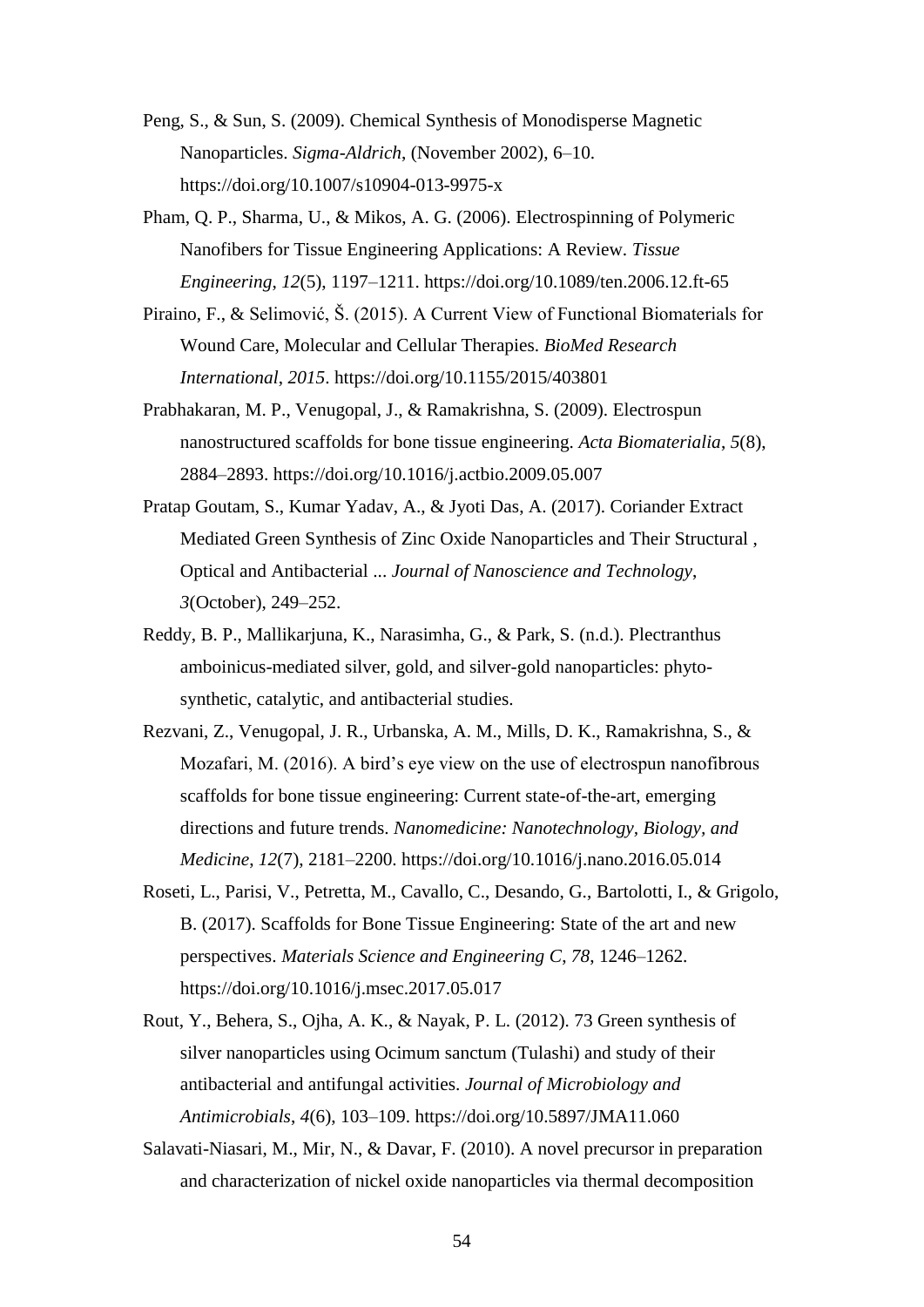approach. *Journal of Alloys and Compounds*, *493*(1–2), 163–168. https://doi.org/10.1016/j.jallcom.2009.11.153

- Santhoshkumar, T., Rahuman, A. A., Jayaseelan, C., Rajakumar, G., Marimuthu, S., Kirthi, A. V., … Kim, S. K. (2014). Green synthesis of titanium dioxide nanoparticles using Psidium guajava extract and its antibacterial and antioxidant properties. *Asian Pacific Journal of Tropical Medicine*, *7*(12), 968–976. https://doi.org/10.1016/S1995-7645(14)60171-1
- Schicker, M., Seitz, H., Drosse, I., Seitz, S., & Mutschler, W. (2006). Biomaterials as scaffold for bone tissue engineering. *European Journal of Trauma*, *32*(2), 114– 124. https://doi.org/10.1007/s00068-006-6047-8
- Shalumon, K. T., Anulekha, K. H., Nair, S. V., Nair, S. V., Chennazhi, K. P., & Jayakumar, R. (2011). Sodium alginate/poly(vinyl alcohol)/nano ZnO composite nanofibers for antibacterial wound dressings. *International Journal of Biological Macromolecules*, *49*(3), 247–254. https://doi.org/10.1016/j.ijbiomac.2011.04.005
- Shin, K., Acri, T., Geary, S., & Salem, A. K. (2017). Biomimetic Mineralization of Biomaterials Using Simulated Body Fluids for Bone Tissue Engineering and Regenerative Medicine <sup/>. *Tissue Engineering Part A*, *23*(19–20), 1169– 1180. https://doi.org/10.1089/ten.tea.2016.0556
- Sill, T. J., & von Recum, H. A. (2008). Electrospinning: Applications in drug delivery and tissue engineering. *Biomaterials*, *29*(13), 1989–2006. https://doi.org/10.1016/j.biomaterials.2008.01.011
- Singh, P., Kim, Y. J., Zhang, D., & Yang, D. C. (2016). Biological Synthesis of Nanoparticles from Plants and Microorganisms. *Trends in Biotechnology*, *34*(7), 588–599. https://doi.org/10.1016/j.tibtech.2016.02.006
- Singh, V. K., Yadav, I., Kulanthaivel, S., Roy, B., Giri, S., Maiti, T. K., … Pal, K. (2016). Groundnut oil based emulsion gels for passive and iontophoretic delivery of therapeutics. *Designed Monomers and Polymers*, *19*(4), 297–308. https://doi.org/10.1080/15685551.2016.1152540
- Sridhar, R., Lakshminarayanan, R., Madhaiyan, K., Amutha Barathi, V., Lim, K. H. C., & Ramakrishna, S. (2015). Electrosprayed nanoparticles and electrospun nanofibers based on natural materials: applications in tissue regeneration, drug delivery and pharmaceuticals. *Chem. Soc. Rev.*, *44*(3), 790–814. https://doi.org/10.1039/C4CS00226A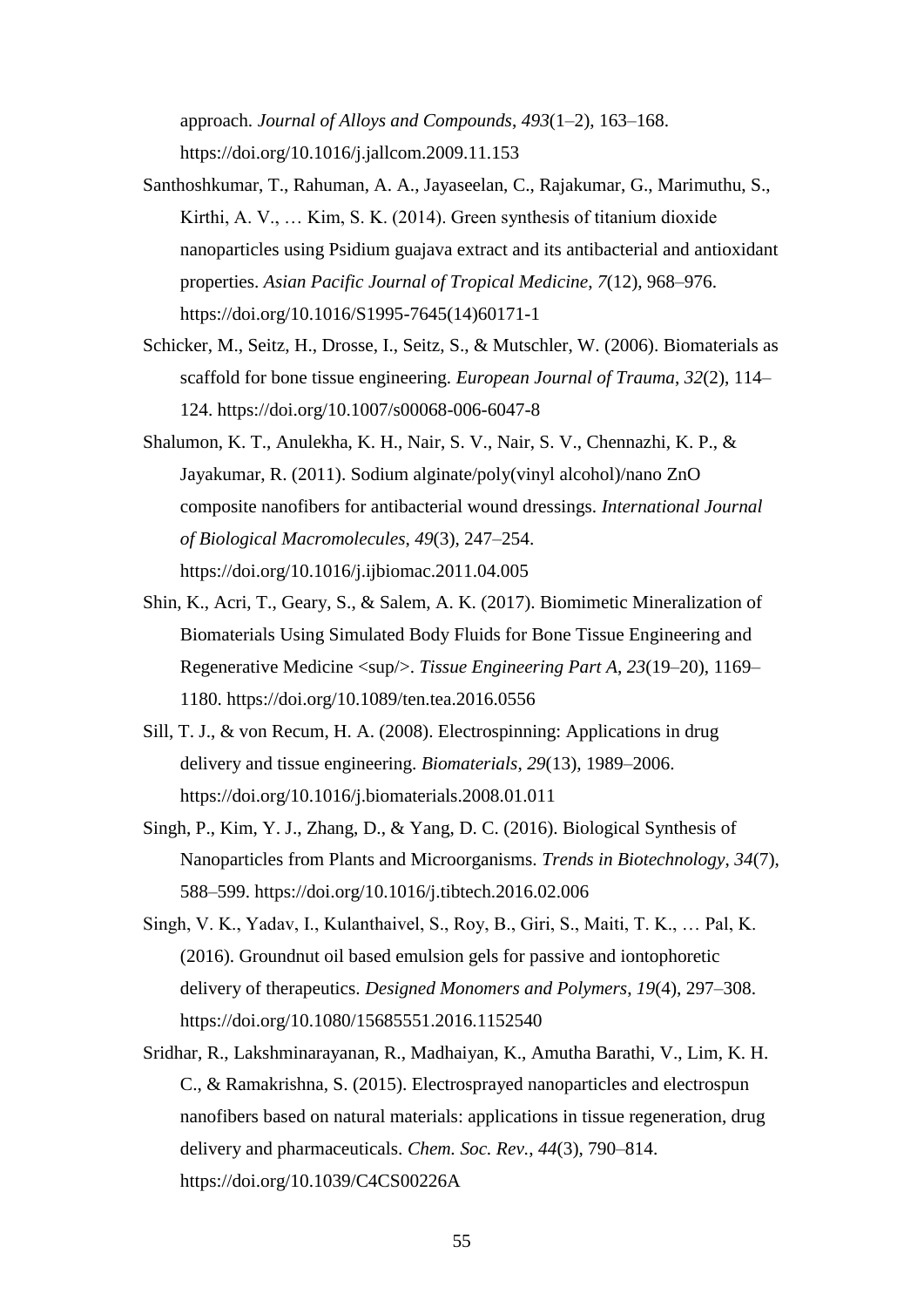- Srikar, S. K., Giri, D. D., Pal, D. B., Mishra, P. K., & Upadhyay, S. N. (2016). Green Synthesis of Silver Nanoparticles: A Review. *Green and Sustainable Chemistry*, *06*(01), 34–56. https://doi.org/10.4236/gsc.2016.61004
- Sudakaran, S. V., Venugopal, J. R., Vijayakumar, G. P., Abisegapriyan, S., Grace, A. N., & Ramakrishna, S. (2017). Sequel of MgO nanoparticles in PLACL nanofibers for anti-cancer therapy in synergy with curcumin/β-cyclodextrin. *Materials Science and Engineering C*, *71*(October), 620–628. https://doi.org/10.1016/j.msec.2016.10.050
- Taghavi Fardood, S., Ramazani, A., & Moradi, S. (2017). A Novel Green Synthesis of Nickel Oxide Nanoparticles Using Arabic Gum. *Chemistry Journal of Moldova*, *12*(June), 115–118. https://doi.org/10.19261/cjm.2017.383
- Thompson, C. J., Chase, G. G., Yarin, A. L., & Reneker, D. H. (2007). Effects of parameters on nanofiber diameter determined from electrospinning model. *Polymer*, *48*(23), 6913–6922. https://doi.org/10.1016/j.polymer.2007.09.017
- Trozzi, A., De Amicis, M., Deligios, M., Frigerio, S., Sironi, S., & Sterlacchini, S. (2009). Tecniche GIS e Sistemi di Supporto alle Decisioni per la gestione delle emergenze in aree a rischio industriale. *Rendiconti Online Societa Geologica Italiana*, *8*, 155–158. https://doi.org/10.1002/jbm.a.32756
- Venkatesan, J., Bhatnagar, I., Manivasagan, P., Kang, K. H., & Kim, S. K. (2015). Alginate composites for bone tissue engineering: A review. *International Journal of Biological Macromolecules*, *72*, 269–281. https://doi.org/10.1016/j.ijbiomac.2014.07.008
- Wade, R. J., & Burdick, J. A. (2014). Advances in nanofibrous scaffolds for biomedical applications: From electrospinning to self-assembly. *Nano Today*, *9*(6), 722–742. https://doi.org/10.1016/j.nantod.2014.10.002
- Wang, Q., Yan, J., Yang, J., & Li, B. (2016). Nanomaterials promise better bone repair. *Materials Today*, *19*(8), 451–463. https://doi.org/10.1016/j.mattod.2015.12.003
- Wu, T., Yu, S., Chen, D., & Wang, Y. (2017). Bionic design, materials and performance of bone tissue scaffolds. *Materials*, *10*(10). https://doi.org/10.3390/ma10101187
- Xiao, C., Xia, X., Xie, C., Xiao, L., Ge, M., & Cai, S. (2013). Influence of pore morphology on the mechanical properties of Cu/LDPE porous composites for intrauterine devices. *Materials Letters*, *93*, 275–277.